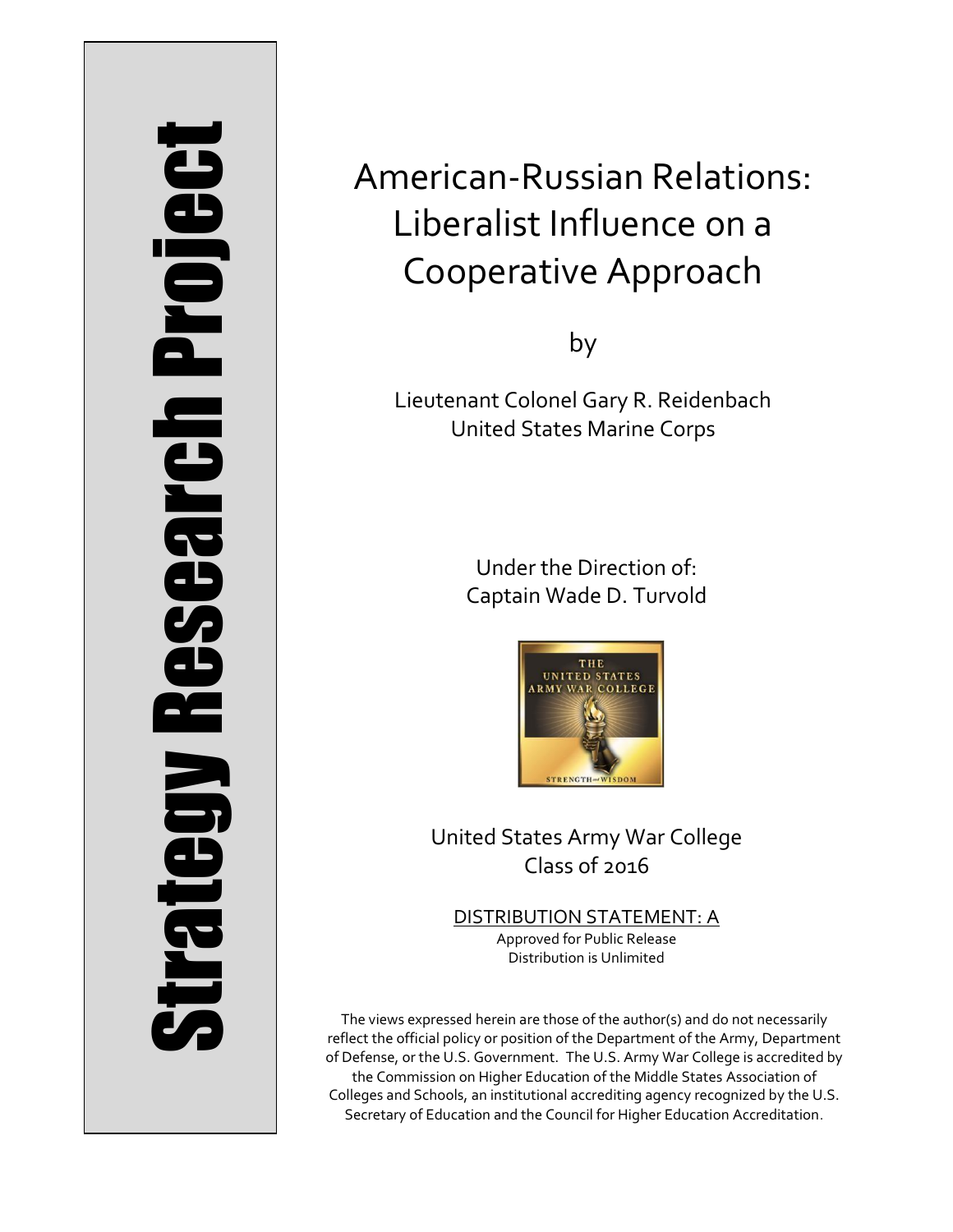| <b>REPORT DOCUMENTATION PAGE</b>                                                                                                                                                                                                                                                                                                                                                                                                                                                                                                                                                                                                                                                                                                                                                                                                                                                                                                                                                                                                                                                                                                                                                                                                                                                        |                    |                     |    | Form Approved--OMB No. 0704-0188                        |                                     |
|-----------------------------------------------------------------------------------------------------------------------------------------------------------------------------------------------------------------------------------------------------------------------------------------------------------------------------------------------------------------------------------------------------------------------------------------------------------------------------------------------------------------------------------------------------------------------------------------------------------------------------------------------------------------------------------------------------------------------------------------------------------------------------------------------------------------------------------------------------------------------------------------------------------------------------------------------------------------------------------------------------------------------------------------------------------------------------------------------------------------------------------------------------------------------------------------------------------------------------------------------------------------------------------------|--------------------|---------------------|----|---------------------------------------------------------|-------------------------------------|
| The public reporting burden for this collection of information is estimated to average 1 hour per response, including the time for reviewing instructions, searching existing data sources, gathering and<br>maintaining the data needed, and completing and reviewing the collection of information. Send comments regarding this burden estimate or any other aspect of this collection of information, including<br>suggestions for reducing the burden, to Department of Defense, Washington Headquarters Services, Directorate for Information Operations and Reports (0704-0188), 1215 Jefferson Davis Highway,<br>Suite 1204, Arlington, VA 22202-4302. Respondents should be aware that notwithstanding any other provision of law, no person shall be subject to any penalty for failing to comply with a collection of<br>information if it does not display a currently valid OMB control number. PLEASE DO NOT RETURN YOUR FORM TO THE ABOVE ADDRESS.                                                                                                                                                                                                                                                                                                                       |                    |                     |    |                                                         |                                     |
| 1. REPORT DATE (DD-MM-YYYY)                                                                                                                                                                                                                                                                                                                                                                                                                                                                                                                                                                                                                                                                                                                                                                                                                                                                                                                                                                                                                                                                                                                                                                                                                                                             | 2. REPORT TYPE     |                     |    |                                                         | 3. DATES COVERED (From - To)        |
| STRATEGY RESEARCH PROJECT<br>01-04-2016                                                                                                                                                                                                                                                                                                                                                                                                                                                                                                                                                                                                                                                                                                                                                                                                                                                                                                                                                                                                                                                                                                                                                                                                                                                 |                    |                     |    |                                                         |                                     |
| <b>4. TITLE AND SUBTITLE</b><br>American-Russian Relations: Liberalist Influence on a Cooperative Approach                                                                                                                                                                                                                                                                                                                                                                                                                                                                                                                                                                                                                                                                                                                                                                                                                                                                                                                                                                                                                                                                                                                                                                              |                    |                     |    | <b>5a. CONTRACT NUMBER</b>                              |                                     |
|                                                                                                                                                                                                                                                                                                                                                                                                                                                                                                                                                                                                                                                                                                                                                                                                                                                                                                                                                                                                                                                                                                                                                                                                                                                                                         |                    |                     |    | <b>5b. GRANT NUMBER</b>                                 |                                     |
|                                                                                                                                                                                                                                                                                                                                                                                                                                                                                                                                                                                                                                                                                                                                                                                                                                                                                                                                                                                                                                                                                                                                                                                                                                                                                         |                    |                     |    | <b>5c. PROGRAM ELEMENT NUMBER</b>                       |                                     |
| 6. AUTHOR(S)                                                                                                                                                                                                                                                                                                                                                                                                                                                                                                                                                                                                                                                                                                                                                                                                                                                                                                                                                                                                                                                                                                                                                                                                                                                                            |                    |                     |    | <b>5d. PROJECT NUMBER</b>                               |                                     |
| Lieutenant Colonel Gary R. Reidenbach<br><b>United States Marine Corps</b>                                                                                                                                                                                                                                                                                                                                                                                                                                                                                                                                                                                                                                                                                                                                                                                                                                                                                                                                                                                                                                                                                                                                                                                                              |                    |                     |    | <b>5e. TASK NUMBER</b>                                  |                                     |
|                                                                                                                                                                                                                                                                                                                                                                                                                                                                                                                                                                                                                                                                                                                                                                                                                                                                                                                                                                                                                                                                                                                                                                                                                                                                                         |                    |                     |    | <b>5f. WORK UNIT NUMBER</b>                             |                                     |
| 7. PERFORMING ORGANIZATION NAME(S) AND ADDRESS(ES)<br>Captain Wade D. Turvold                                                                                                                                                                                                                                                                                                                                                                                                                                                                                                                                                                                                                                                                                                                                                                                                                                                                                                                                                                                                                                                                                                                                                                                                           |                    |                     |    | 8. PERFORMING ORGANIZATION<br><b>REPORT NUMBER</b>      |                                     |
| 9. SPONSORING/MONITORING AGENCY NAME(S) AND ADDRESS(ES)                                                                                                                                                                                                                                                                                                                                                                                                                                                                                                                                                                                                                                                                                                                                                                                                                                                                                                                                                                                                                                                                                                                                                                                                                                 |                    |                     |    | 10. SPONSOR/MONITOR'S ACRONYM(S)                        |                                     |
| U.S. Army War College, 122 Forbes Avenue, Carlisle, PA 17013                                                                                                                                                                                                                                                                                                                                                                                                                                                                                                                                                                                                                                                                                                                                                                                                                                                                                                                                                                                                                                                                                                                                                                                                                            |                    |                     |    | <b>11. SPONSOR/MONITOR'S REPORT</b><br><b>NUMBER(S)</b> |                                     |
| Distribution A: Approved for Public Release. Distribution is Unlimited.<br>Please consider submitting to DTIC for worldwide availability? YES: $\square$ or NO: $\boxtimes$<br>(student check one)<br>Project Adviser recommends DTIC submission?<br>YES: $\square$ or NO: $\square$<br>(PA check one)<br><b>13. SUPPLEMENTARY NOTES</b>                                                                                                                                                                                                                                                                                                                                                                                                                                                                                                                                                                                                                                                                                                                                                                                                                                                                                                                                                |                    |                     |    |                                                         |                                     |
| Word Count: 6,797                                                                                                                                                                                                                                                                                                                                                                                                                                                                                                                                                                                                                                                                                                                                                                                                                                                                                                                                                                                                                                                                                                                                                                                                                                                                       |                    |                     |    |                                                         |                                     |
| <b>14. ABSTRACT</b><br>In an effort to avoid another bitter and costly rivalry like that of the Cold War years, it is of supreme<br>consequence for America to re-examine its relations with Russia and craft an engaged and cooperative<br>approach to the future. The purpose of this paper is to propose that America's relationship with Russia<br>should strive in all possible contexts to promote and advance integration of Russia into the broader<br>international political, economic, and security system. America's approach, policies, and actions with<br>regard to Russia, similar to American approaches in relation to other states, should consistently rely on the<br>tenets of cooperative liberalism for inspiration and guidance. This paper briefly discusses the history and<br>current state of American-Russian relations, examines the international relations theories of realism and<br>liberalism and the insights they hold for influencing and shaping America's approach to Russia, and<br>analyzes key interests from both sides in search of areas for potential long-term liberalist inspired<br>cooperation while identifying issues and interests likely to yield undesirable competitive friction or<br>opposition.<br><b>15. SUBJECT TERMS</b> |                    |                     |    |                                                         |                                     |
| International Relations, Liberalism, Realism, Interests, Globalization                                                                                                                                                                                                                                                                                                                                                                                                                                                                                                                                                                                                                                                                                                                                                                                                                                                                                                                                                                                                                                                                                                                                                                                                                  |                    |                     |    |                                                         |                                     |
| 16. SECURITY CLASSIFICATION OF:                                                                                                                                                                                                                                                                                                                                                                                                                                                                                                                                                                                                                                                                                                                                                                                                                                                                                                                                                                                                                                                                                                                                                                                                                                                         | 17. LIMITATION     | 18. NUMBER OF PAGES |    | 19a. NAME OF RESPONSIBLE PERSON                         |                                     |
| a. REPORT<br>b. ABSTRACT<br>UU<br>UU                                                                                                                                                                                                                                                                                                                                                                                                                                                                                                                                                                                                                                                                                                                                                                                                                                                                                                                                                                                                                                                                                                                                                                                                                                                    | c. THIS PAGE<br>UU | OF ABSTRACT<br>UU   | 29 |                                                         | 19b. TELEPHONE NUMBER (w/area code) |
|                                                                                                                                                                                                                                                                                                                                                                                                                                                                                                                                                                                                                                                                                                                                                                                                                                                                                                                                                                                                                                                                                                                                                                                                                                                                                         |                    |                     |    |                                                         |                                     |

**Standard Form 298** (Rev. 8/98), Prescribed by ANSI Std. Z39.18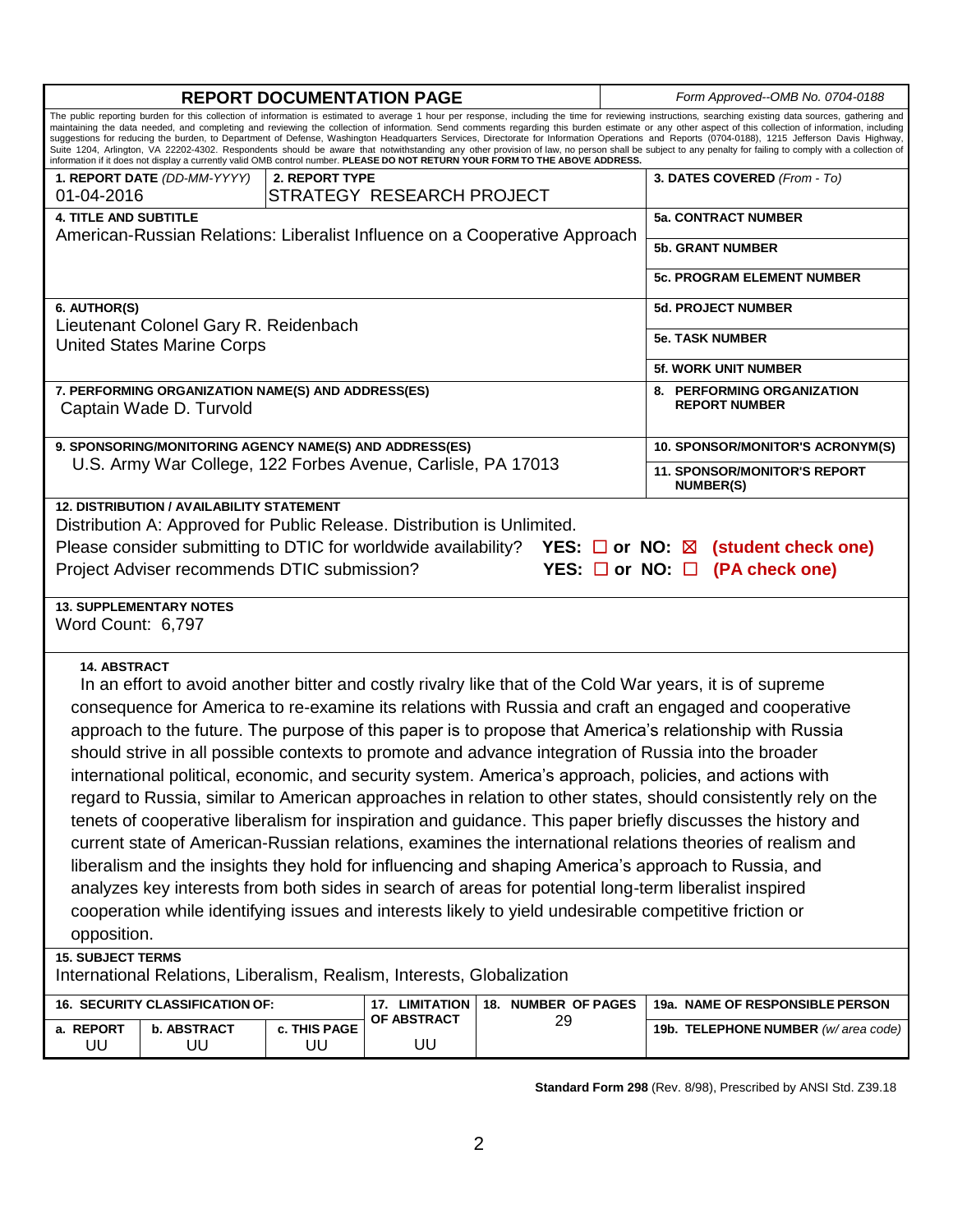## American-Russian Relations: Liberalist Influence on a Cooperative Approach (6,797 words)

### **Abstract**

In an effort to avoid another bitter and costly rivalry like that of the Cold War years, it is of supreme consequence for America to re-examine its relations with Russia and craft an engaged and cooperative approach to the future. The purpose of this paper is to propose that America's relationship with Russia should strive in all possible contexts to promote and advance integration of Russia into the broader international political, economic, and security system. America's approach, policies, and actions with regard to Russia, similar to American approaches in relation to other states, should consistently rely on the tenets of cooperative liberalism for inspiration and guidance. This paper briefly discusses the history and current state of American-Russian relations, examines the international relations theories of realism and liberalism and the insights they hold for influencing and shaping America's approach to Russia, and analyzes key interests from both sides in search of areas for potential long-term liberalist inspired cooperation while identifying issues and interests likely to yield undesirable competitive friction or opposition.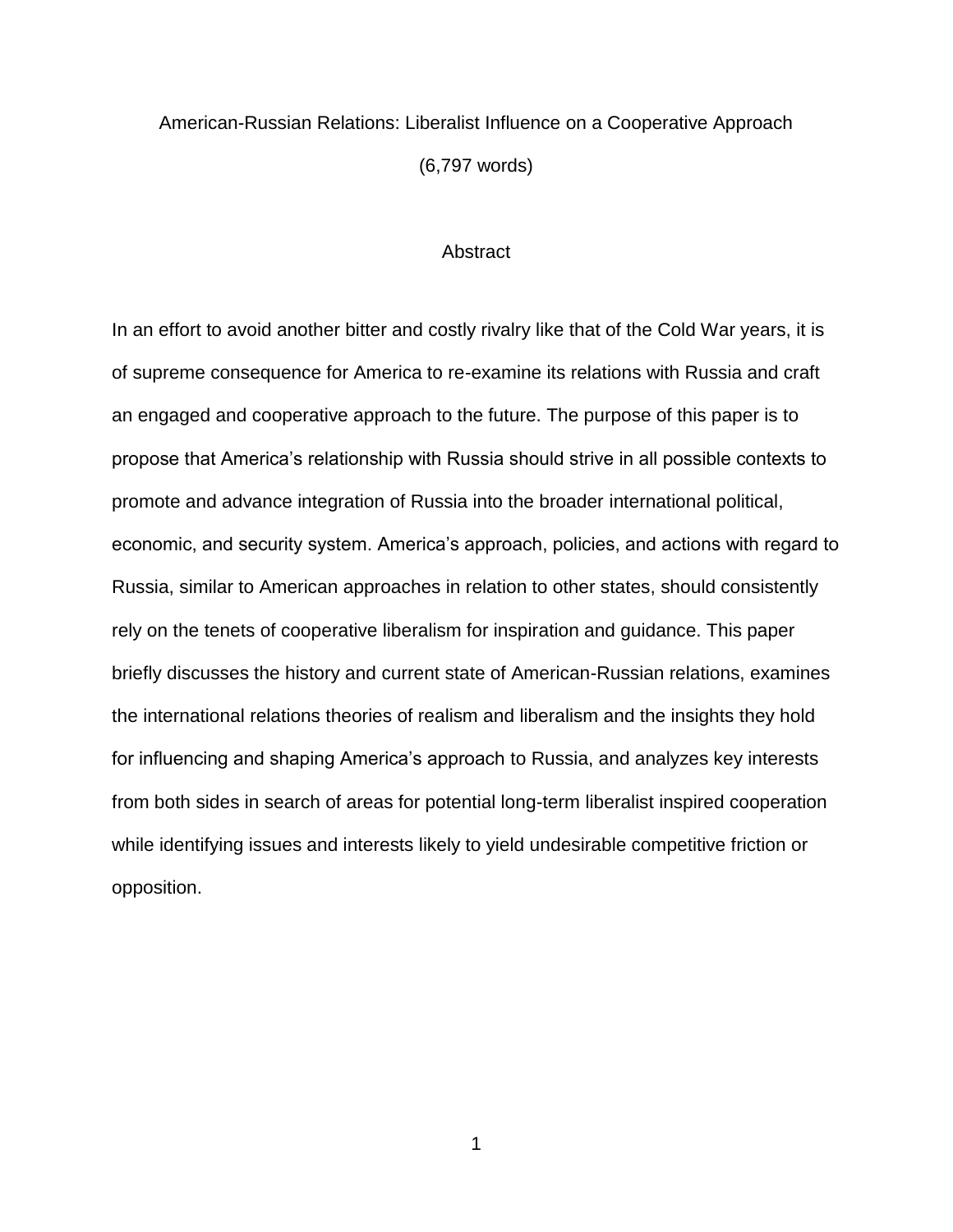### **American-Russian Relations: Liberalist Influence on a Cooperative Approach**

The fall of the Berlin Wall in 1989, the reunification of Germany in 1990, and the collapse of the Soviet Union in 1991 seemed to signal the end of the Cold War. American unipolar hegemony suddenly seemed to replace a previous bipolar world dominated by rival policies of containment, Mutually Assured Destruction, and global superpower opposition. The West visibly celebrated what many perceived as a clear triumph of democracy and capitalist principles, values, and power over failed authoritarian governance and communist social and economic policies. Following the dismantlement of the Soviet Union, many Eastern European states looked to the West for guidance and assistance and began a distancing march from life behind the Iron Curtain. Much of Europe, including many former communist states, reorganized into a cooperative union. The North Atlantic Treaty Organization expanded into areas previously depicted in operational plans and theater strategies as projected battlespace. Russia and former communist bloc states experienced a period of inner turmoil following the demise of the Soviet Union. Early transitions toward a market economy and a more democratic governing process proved extremely difficult and trying. The social chaos, lack of consumer goods, and poor standard of living produced by failed communist policies did not quickly improve. The pursuit of capitalism and democracy, for those states that truly embarked on such a journey, proved to be a long, tough, and winding road. In many cases, already difficult conditions worsened. Even the most optimistic could only hang on and hope for general progress. Nonetheless, by the late 1990s and early 2000s, many of these states emerged on a new and decidedly pro-Western trajectory. Unfortunately, Russia did not seem to be among them. In 2014, with the seizure and annexation of the Crimea from Ukraine, Russia returned to haunt the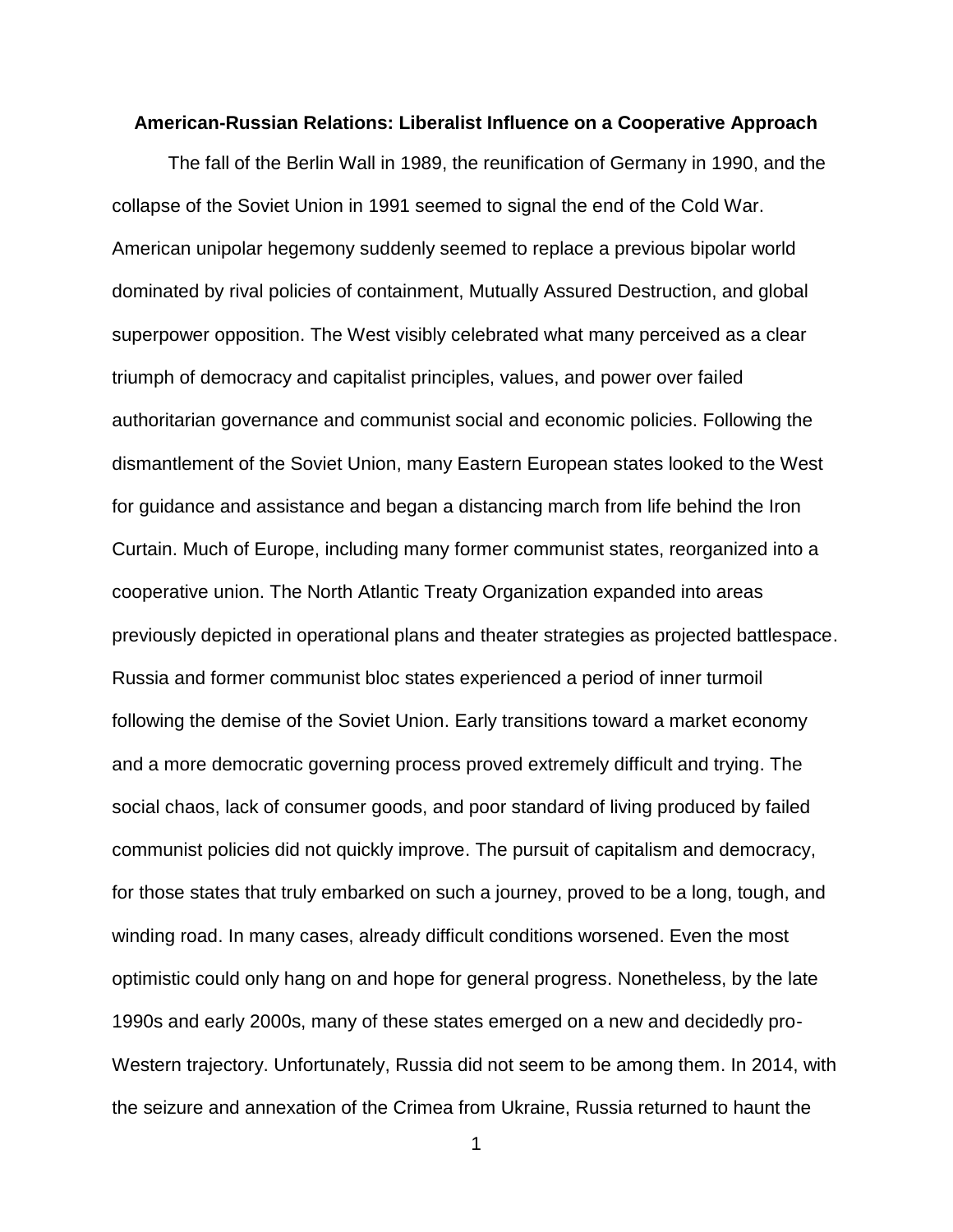collective Western psyche. Like a returning boogeyman, an aggressive and seemingly expansionist Russia re-emerged onto the European, Eurasian, and global stage. Since then, America and the West have desperately been trying to discern what comes next, while also trying to determine what policies to adopt and actions to take.

Among the myriad and pressing foreign policy and national security issues facing America in the early years of the twenty-first century, there is, arguably, none more important than the need to stabilize and improve relations with Russia. As the largest physical state on Earth (occupying nearly seventeen percent of the planet's inhabited landmass<sup>1</sup>) and possessing a nuclear arsenal capable of annihilating the American nation-state and its very way of life, Russia can be an existential threat to America and is one of the few peer competitors of the United States on the global stage. Understanding this reality and the fact that today's Russia is not simply yesterday's Soviet Union, it is paramount that America and Russia relate to one another and account for each other's interests and desires when contemplating and executing international actions and policies. Both countries possess such a large capability and capacity to inflict catastrophic damage on one another and the world that they must include each other in their foreign policy deliberations and calculus. In an effort to avoid another bitter and costly rivalry like that of the Cold War years, it is of supreme consequence for America to re-examine its relations with Russia and craft an engaged and cooperative approach to the future. The purpose of this paper is to propose that America's relationship with Russia should strive in all possible contexts to promote and advance Russia's integration into the broader international political, economic, and security system. America's approach, policies, and actions with regard to Russia, similar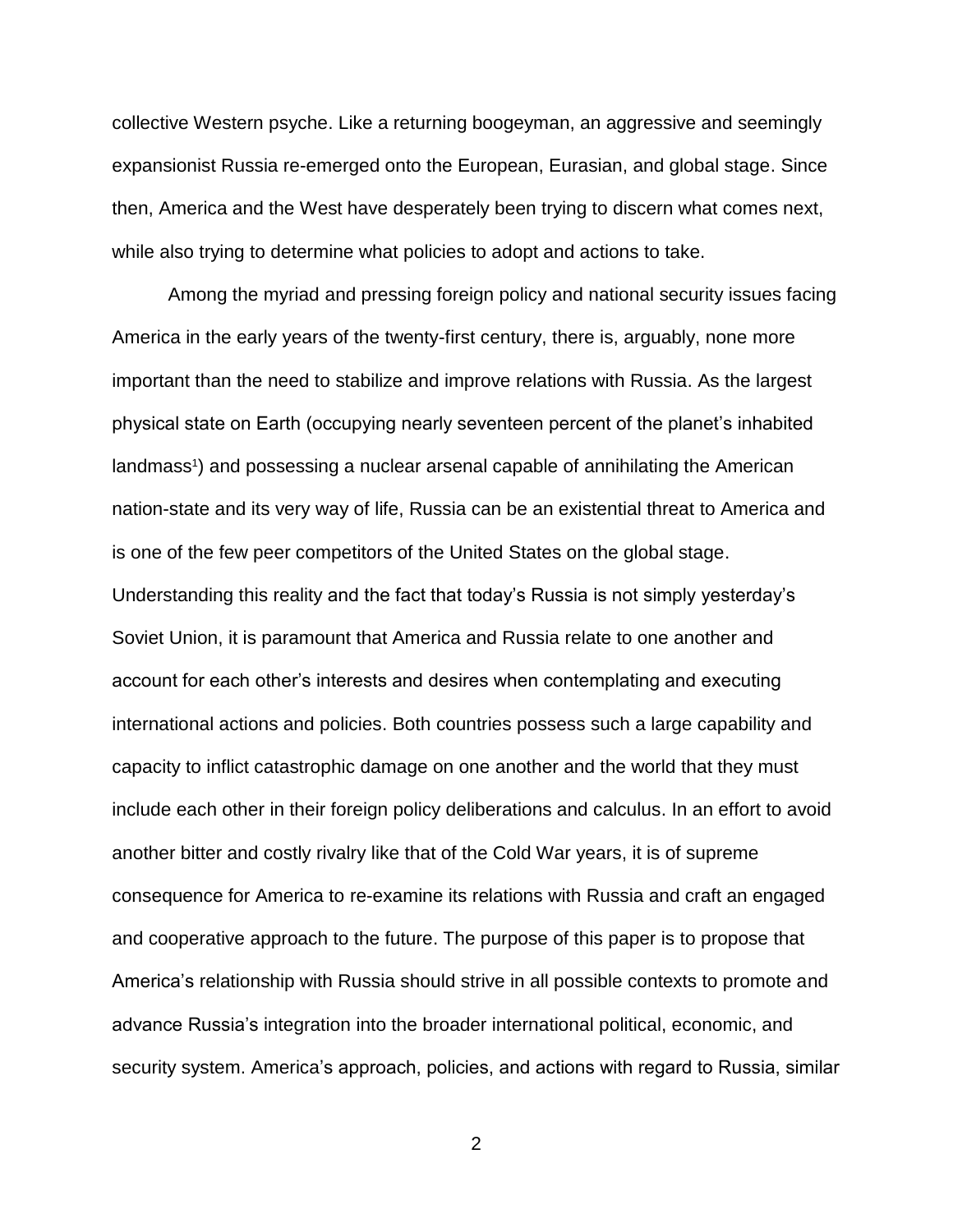to American approaches in relation to other states, should consistently rely on the tenets of cooperative liberalism for inspiration and guidance. While liberalism should always inform and direct America's long-term approach to Russia, realist interpretations of international behavior can help shape policies to manage and account for differences in national interest and values. A brief examination of American and Russian relations and their span along the range of early benign competition, World War II military cooperation, bitter Cold War ideological opposition, American hope for post-Soviet Russian moderation and reform, and today's exasperation and anxiety is the point of departure for developing a more productive and mutually beneficial future, cooperative relationship.

### Headed in the Wrong Direction

During the early years of America's existence, in a time long before today's age of electronic information, transportation, industrialism, and global finance and commerce, America and Russia were states with little contact and limited interests in one another. Russia was a state with a long historical lineage focused on European and Eurasian affairs with relatively narrow commercial interests in North America based on the promise of revenues from the harvest and trade of furs. As America emerged from the revolution against English colonial rule and expanded through acquisition of additional territory from the British, French, and Spanish, the modern day United States began to take shape and America's interests became continental in nature. American and Russian relations first intersected in the Pacific Northwest and centered on the commerce associated with the region's lucrative fur trade. In these early years, from the late 1700s to the early 1800s, the countries found common ground in desiring unimpeded maritime commerce, economic cooperation in the not-yet American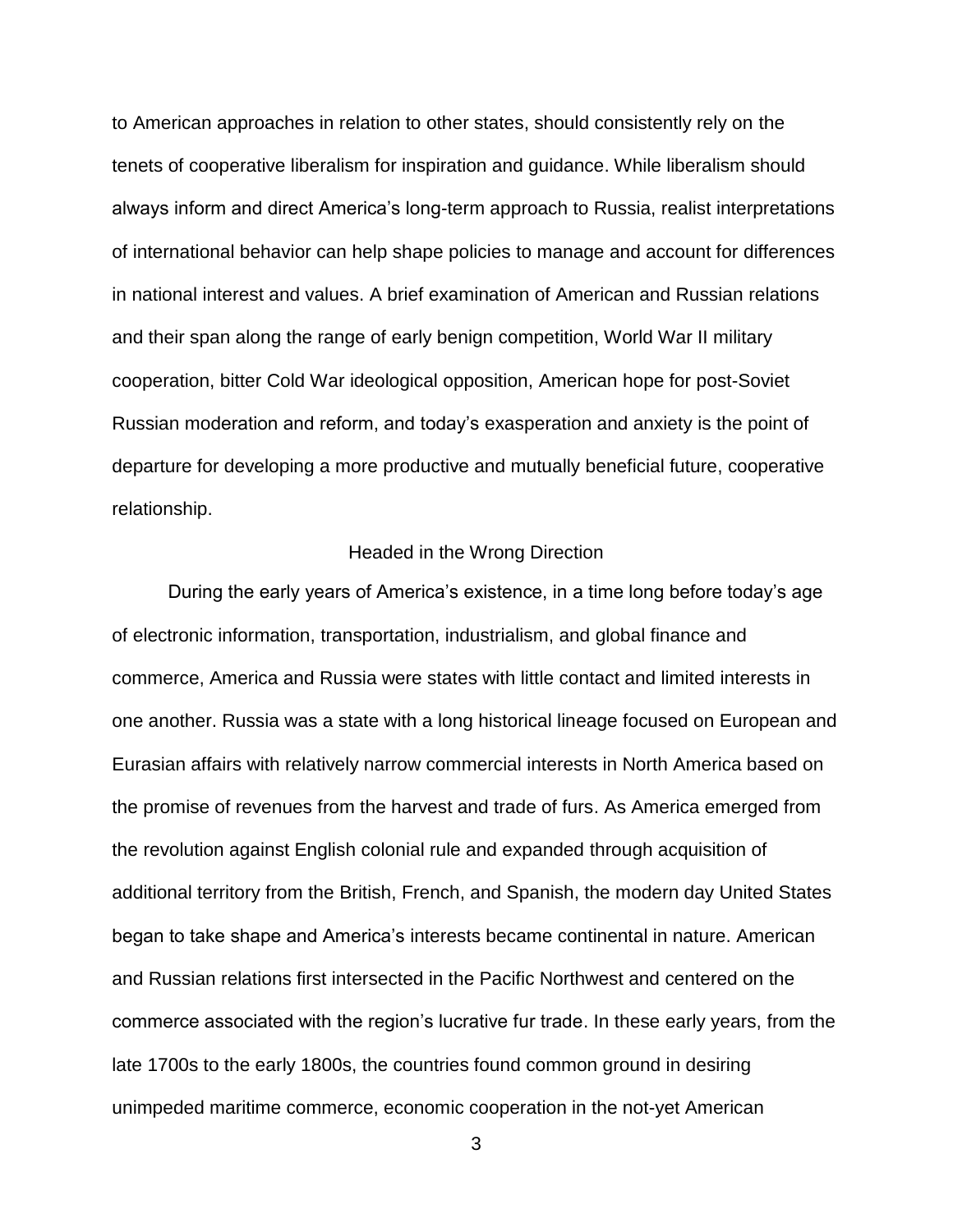northwest along the Pacific coast, and the balancing of European powers.<sup>2</sup> Ultimately, this period resulted in the acquisition of Alaska from Russia in 1867. The relationship was competitively cooperative and not defined by a confrontational, opposing manner. "From the earliest days, relations between Russia and America were businesslike, even amiable, notwithstanding deep differences in political philosophy and governmental structure. Not until the nineteenth century did rational calculations of interest give way to moralist reactions (to tsarist autocracy and Russian anti-Semitism) on the American side, reciprocated by communist demonization of capitalist democracy by the Soviet regime in the twentieth century."<sup>3</sup>

The twentieth century was an era of tremendous strife and suffering. The world suffered through two cataclysmic global conflicts that brought enormous change. The collapse of tsarist Russia during the First World War and its replacement by Bolshevik communism was among the most significant of these changes. American alignment and multiple, direct involvements in European balance of power politics would be another. Even with the rise of the Soviet Union in 1922 and the diametrically opposed ideologies of capitalism and communism, America found common ground with Russia in the struggle against the Axis powers in World War II. Following the defeat of expansionist Germany and Japan in 1945, American and Russian relations deteriorated. Cooperation slid into confrontation and the Cold War began. The early history of American and Russian relations as benign commercial competitors in the Pacific Northwest and military allies in multiple world wars gave way to ideological and moral opposition. American and Russian interests were viewed more and more through rigid and incompatible political, social, and economic contexts. Two competing visions and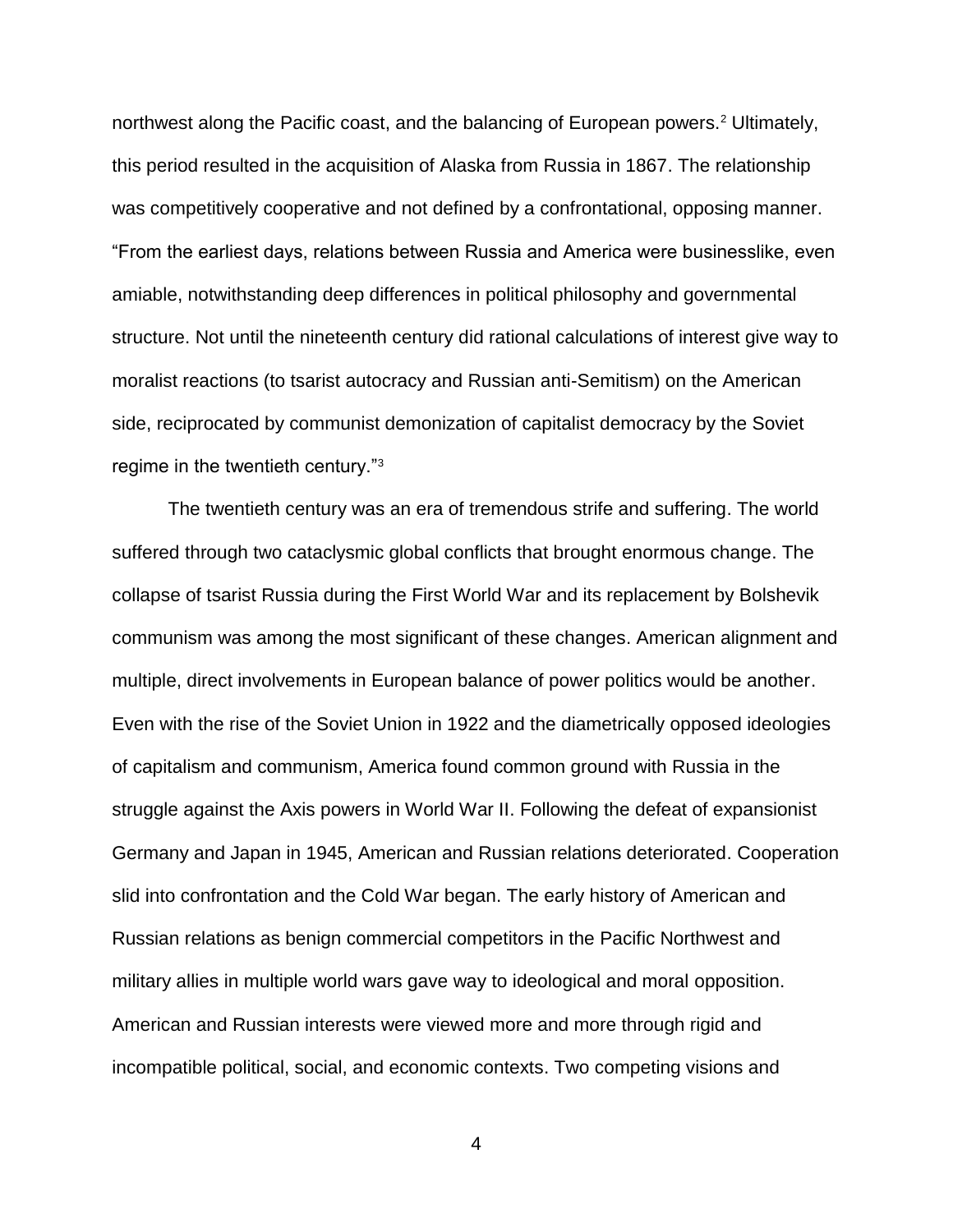systems formed. One led by the United States and the other by the Soviet Union. This would last for nearly half a century until the Soviet Union disbanded amidst failed political, social, and economic policies in 1991.

With the Soviet collapse, American and Russian relations entered a period offering redefinition and change. Relations not based on moral and ideological confrontation were possible in this new era. However, as the world entered the twentyfirst century, this potential opportunity for greater cooperation and less opposition seemed to be closing. From the Russian perspective, relations were deteriorating nearly from the start of this brief window. "European Union and NATO enlargement in the 1990s, NATO's bombing campaign against Serbia in 1999, the color revolutions in Georgia, Ukraine and Kyrgyzstan in the early 2000s, the Russo-Georgian war of 2008, and American support for democracy movements in the Middle East and along Russia's periphery convinced many…that Washington was trying to weaken Russia, exploit its natural resources, impose alien values and effect regime change."<sup>4</sup> The American perspective of this same period revolved around apparent Russian reluctance or inability to reform. "For many Americans, Russia after the collapse of communism was a Western democracy in the making, which rapidly devolved into a violent, mafiadominated society….Russia's defense of Serbs engaged in ethnic cleansing, its opposition to popular movements for political reform in the CIS [Commonwealth of Independent States] states and around the globe, its neo-imperial approach to the former Soviet space (most visibly in Georgia and Ukraine), the military modernization program initiated in Putin's second presidential term, and increasingly belligerent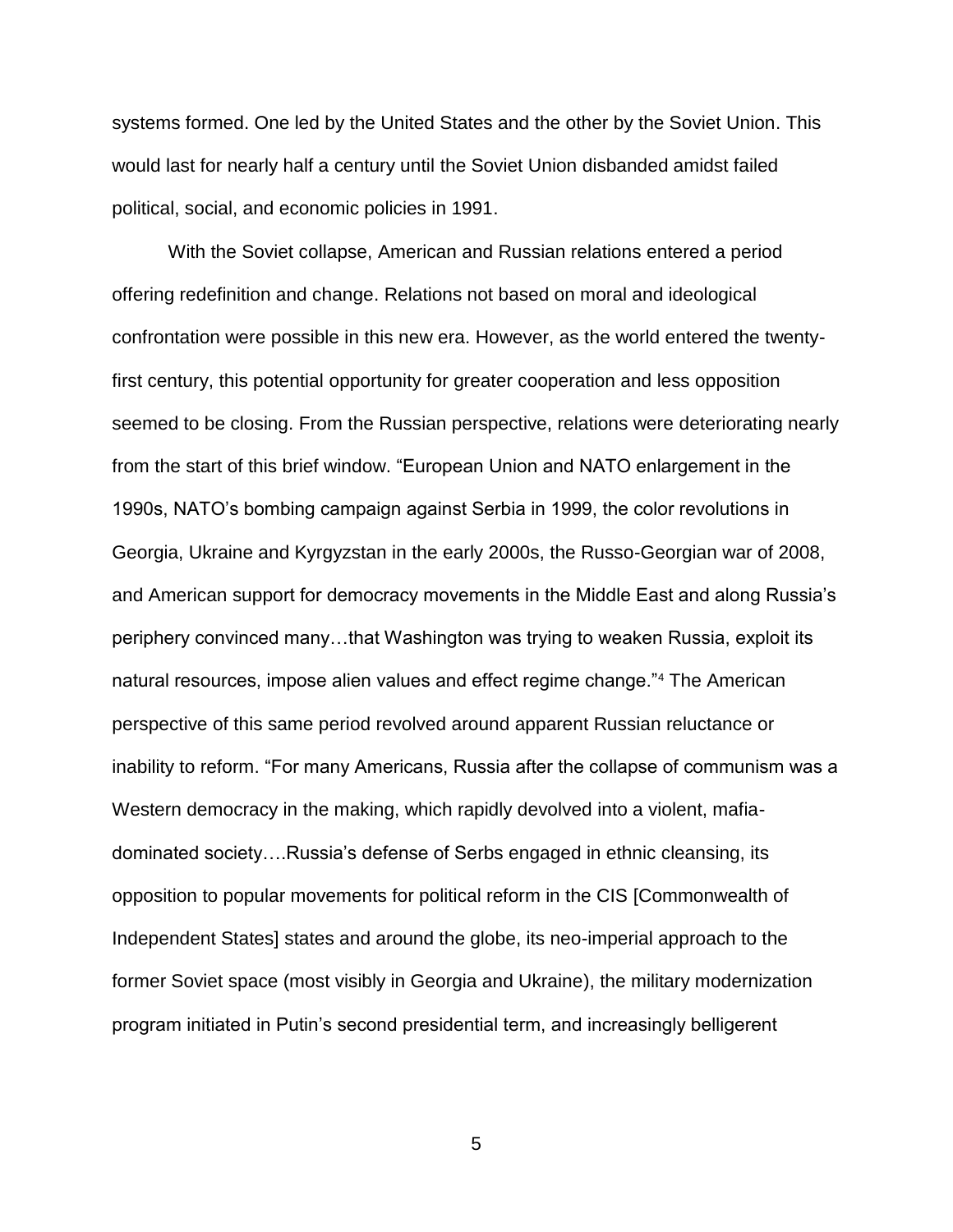rhetoric from the Kremlin convinced many Americans that Putin was determined to restore an expansive Russian empire based on nationalism…and autocracy…."<sup>5</sup>

The disillusionment, mistrust, and suspicion that characterize much of the current state of American and Russian relations stem from these differing perspectives of the run-up to Crimean annexation. While America and Russia have not entered a new Cold War, the relationship is clearly heading in a less than desirable direction. The post-Soviet relationship is now strained to a degree not seen since the superpower rivalry of the latter half of the twentieth century. The hope for a collaborative and cooperative relationship appears at great risk of re-fracture into sustained confrontation and opposition.

However, as the history of American and Russian relations shows, the two countries have at times cooperated on multiple issues. Even during the Soviet era, the two countries cooperated extensively to defeat the Axis powers and worked to restrain the proliferation of nuclear weapons. While these cooperative efforts were not the product of shared political values and moralistic principles, they illustrate the fact that even competing powers with marked structural, procedural, cultural-historic, and, at times, ideological differences can find common purpose in service of respective national interests. This is as true today as in previous eras. A return to framing national interests outside the moral prism so characteristic of twentieth century American and Russian relations may help the countries to once again cooperate and partner effectively.

Liberalist and Realist Theories of International Relations

As part of a larger examination of American and Russian interaction, it is important to understand how different theories of international relations provide various perspectives on state action and behavior. Realism and liberalism are the focus here as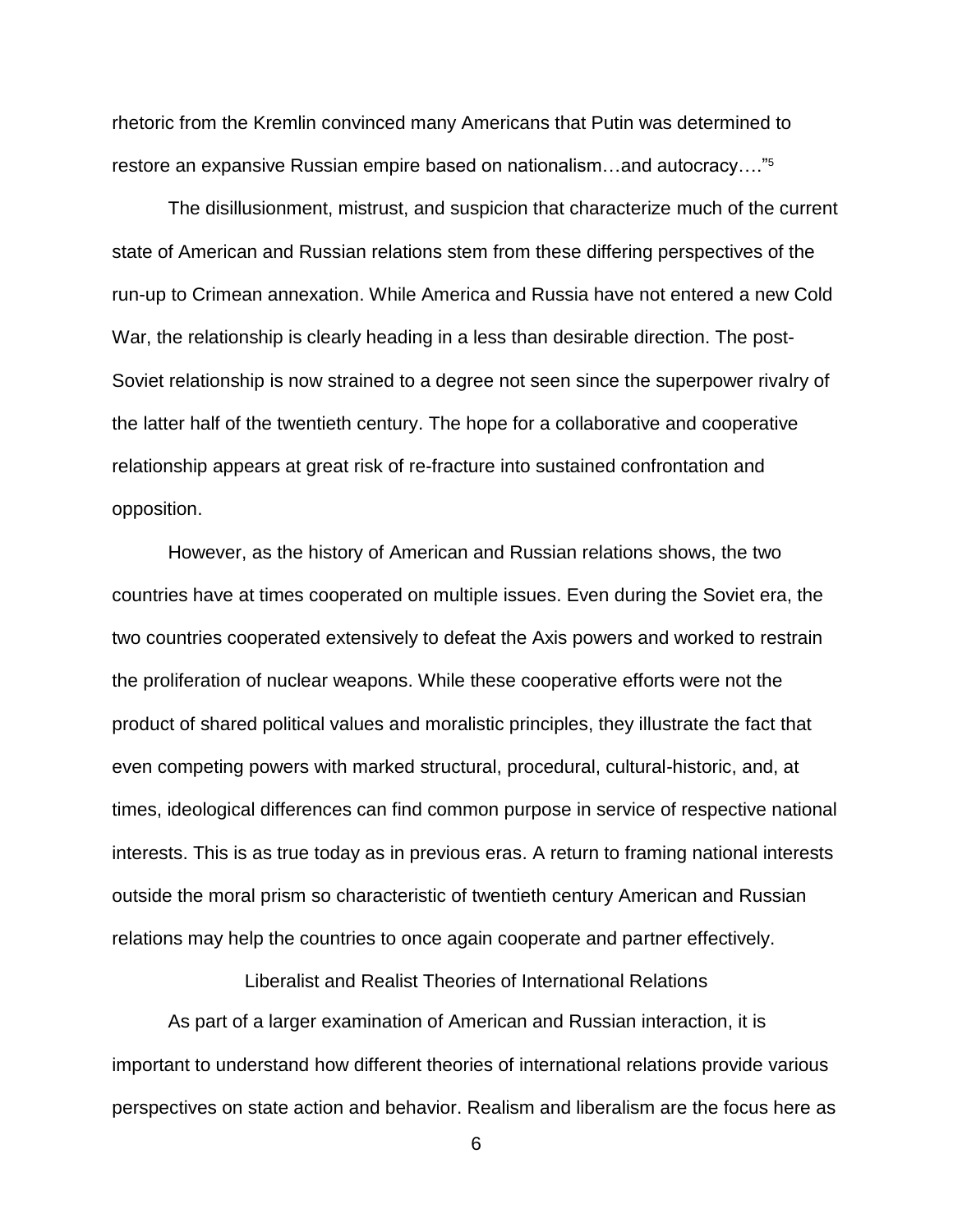both theories offer insights useful to influencing and shaping an overall approach to American and Russian relations. However, whether that approach should primarily emphasize, and thus seek, cooperation or competition is a distinction that requires decision. Constructivism is not part of this examination as it fundamentally revolves around cultural and societal perspectives subject to significant change over time. The systemic aspects of the realist and liberalist conceptual models are less temporal by nature and thus are more useful, though imperfect, for shaping long-term policies and actions.

Realism hinges on self-interest and power politics. "Realism presumes that the nation-state is the primary actor in the international system, that it will act rationally and as a unitary actor, that states are sovereign entities with sole responsibility to act within their borders, and that they will act to maximize their power."<sup>6</sup> Through the realist lens, both America and Russia seek to accumulate power in order to more successfully secure their interests. The paradigm further holds that states will struggle with each other for power and that such conflict is in fact inevitable.<sup>7</sup> Neorealism, or structural realism, goes on to stress that systemic principles dominate and "…that power within the international system will vary, and that states will seek to balance that distribution of power."<sup>8</sup> In this nuanced realist approach, the system, more than the individual states themselves, is key. In either case, states and the system in which they exist are defined competitively and in a zero-sum game. The growth of power by one (or an allied group) is offset by the loss of power by another or a competing group. Realists see state relations, not to mention the international system of states, as an intrinsically competitive arena. Realists recognize mutual interest and potential cooperation but see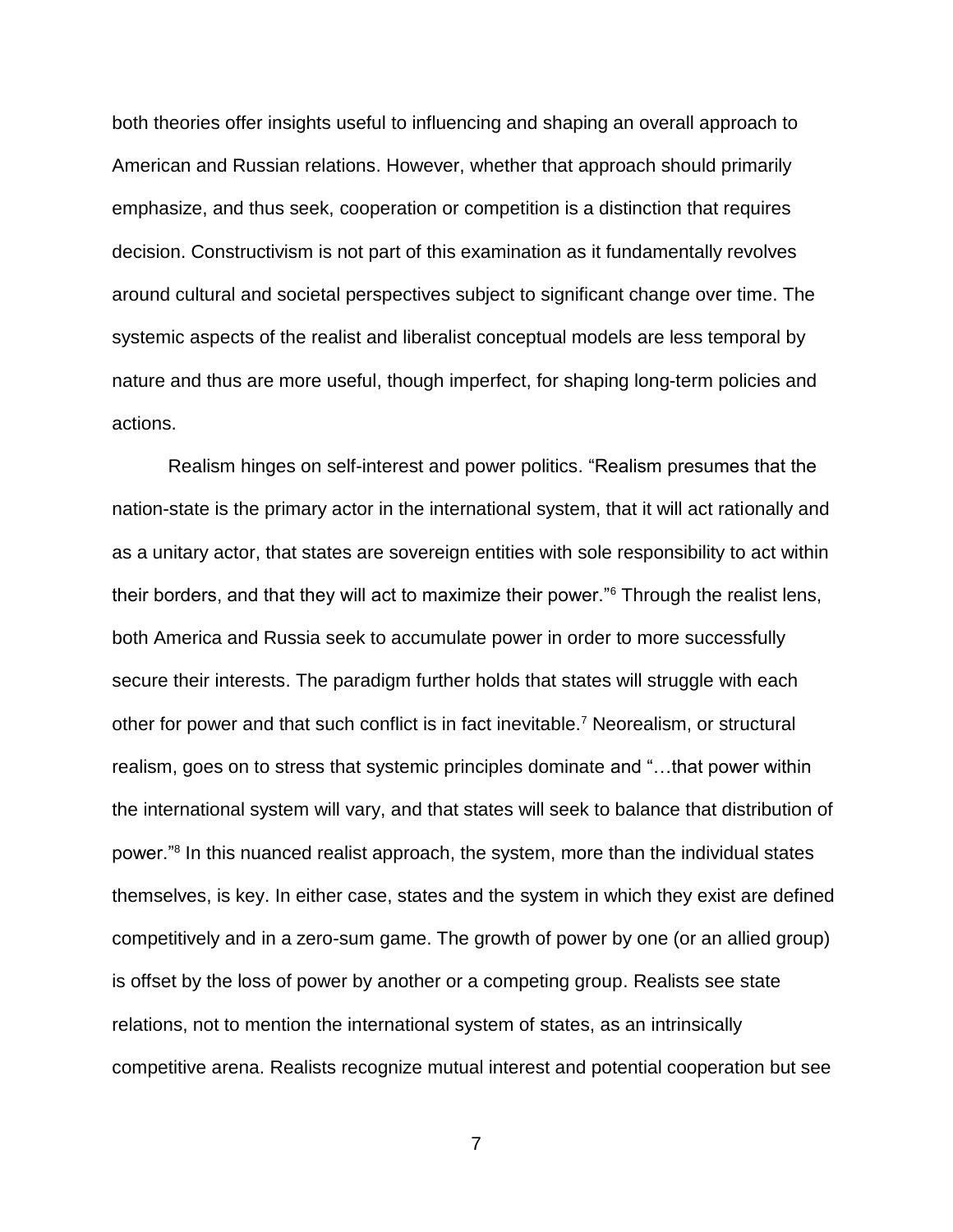it as a transitory and self-interest dominated action meant to balance a greater power somewhere else. This cooperation makes sense until the individual state can seize a future opportunity to unilaterally acquire more power and divest itself of complicating group dynamics. The realist and neorealist views accurately describe much of the relational approach between the United States and the Soviet Union during their necessary cooperation in World War II and in the Cold War ideological struggle that evolved after the defeat of the German and Japanese Axis powers. Cooperative efforts in this period were temporary in nature while both America and Russia were locked in an unlimited war against other hostile great powers. When that threat was defeated, America and Russia almost immediately parted company and began a half century of direct and indirect opposition. America's strategy of containment as articulated by George Kennan in National Security Council Memorandum # 68 became the heavily realist inspired Cold War approach to erode Russian and Soviet power while increasing American power and global influence. Nearly all relations were contrived in terms of competition and opposition with little common interest beyond nuclear non-proliferation since the spread of such weapons would tend to decrease both states' power in the post-World War II environment.

In contrast to realism's focus on self-interest and hard power politics, the liberalist theory of international relations includes economic, political, and institutional elements as key determiners of state behavior. It "…relies heavily on the confluence of economics and politics in its belief that everyone and all states will benefit from the flourishing of free markets and open exchange of ideas….[and] is tied heavily to a belief in the importance of both capitalism and democracy, and the notion that free trade will create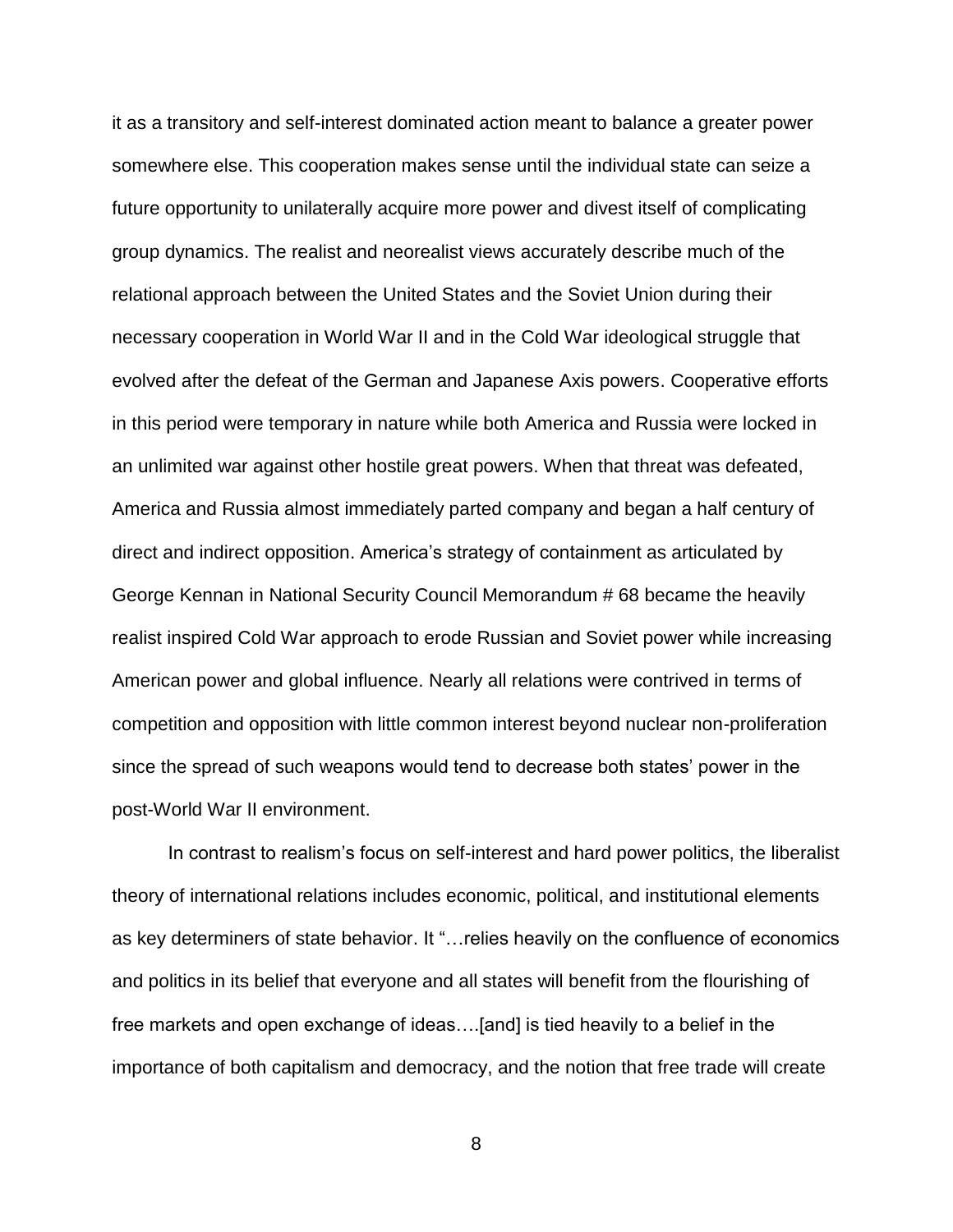interdependence among states that will result in greater benefit for all."<sup>9</sup> Additionally, liberalism posits that these interdependent dynamics lessen the likelihood of state conflict by tying the interests of individual states to the interests of other states in the system. Liberalism recognizes the importance of individual actors within states and, unlike realism, draws upon a fundamental assumption that "…human beings are basically moral and good."<sup>10</sup> Taken together, liberalism advances the idea that a generally positive human nature coupled with the growing interdependencies of an increasingly globalized and networked world of self-determination, free will, economic ties, and readily accessible information tends to highlight the importance of cooperation and collective security over unilateral action rooted in narrow definitions of state selfinterest. Neoliberalism, a more nuanced approach like neorealism, further recognizes the importance of non-state actors in international relations and postulates that "…even in an international system without a single central authority, states will work together cooperatively because it is in their best interest to do so….[that] security can best be achieved through the emergence of agreements, enhanced trade, and other cooperative ventures that will benefit all states involved."<sup>11</sup> Furthermore, neoliberal institutionalism, an additional offshoot of neoliberalism, maintains that "…security and cooperation can best be achieved through the creation of international *institutions* [original emphasis]….[and] that these institutions, which states enter into voluntarily, provide the framework for cooperative and peaceful interaction even in an anarchic international system."<sup>12</sup> These institutions stabilize behaviors through providing continuity, offering reciprocity, acting as information channels, and providing means, structures, and processes to resolve differences.<sup>13</sup> Liberalism hinges on state and non-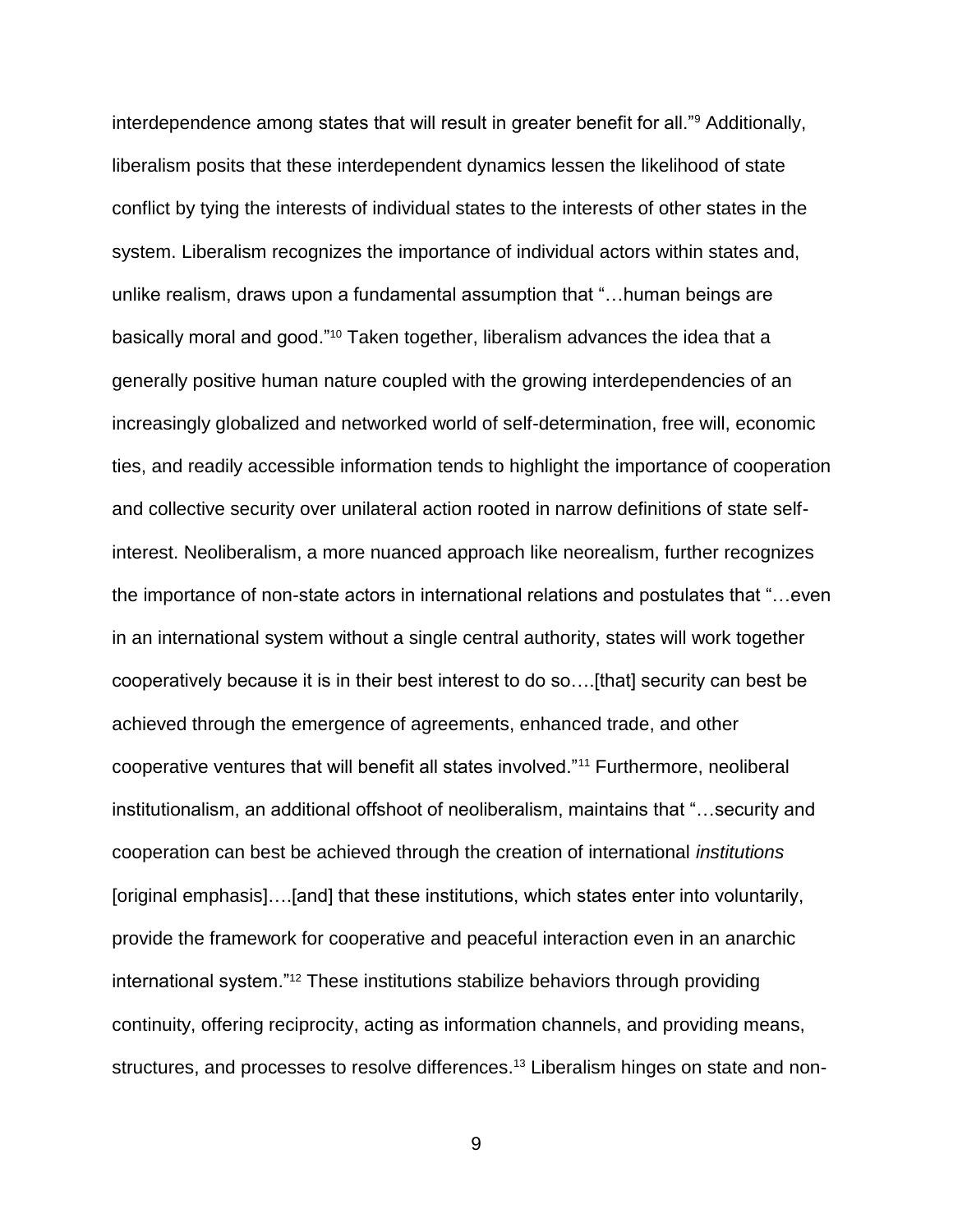state actors, as well as, individual perceptions that a growing interdependent world where traditional sovereign borders are continually marginalized by networks of complex and multi-vectored interaction offers greater advantage through cooperative effort than going it alone. Liberalism does not reject the idea or importance of power; rather, it sees power applied in more varied forms than the traditional military power on which realists focus. The liberalist view struggles mightily to explain American and Soviet relations in the post-World War II environment. Through the establishment of global institutions like the United Nations and processes like the Bretton Woods system of economic and monetary initiatives, the modern interconnected and ever-globalizing world had key and critical liberal foundations set. However, the ideological nature of the struggle between the American-led, democratically and capitalist inspired West and the authoritarian and communist Soviet Union led to a strict delineation of camps that did not share the same system. America with the North Atlantic Treaty Organization and the Soviet Union with its Warsaw Pact were never truly part of the same system. While they shared the international venue of the United Nations, they lived in separate economic, monetary, social, and informational worlds. This observation, with its related second and third order effects, helps to explain why the post-World War II period saw American and Soviet relations dominated by realist interpretations of behavior and action. The cooperative and mutually beneficial relationships and advantages encouraged by a liberalist system could not effectively engage when the participants were so parochial in their individual system designs. The collapse of the Soviet Union in 1991 and the following demise of the Warsaw Pact erased this alternative system and presented the opportunity for a liberalist inspired approach to American and, now, Russian relations to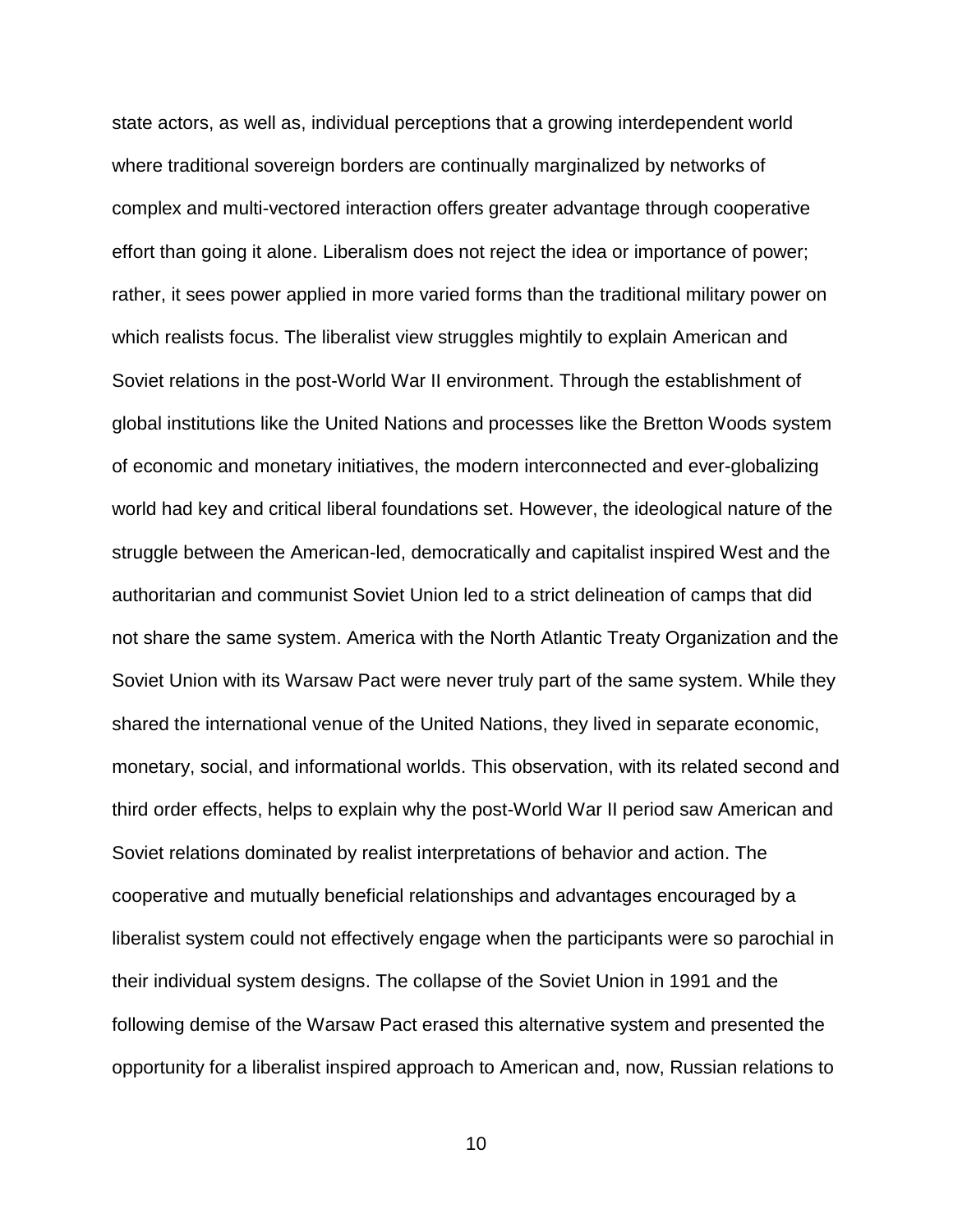begin anew. However, as described earlier, this opportunity was not without difficulty and challenge and was not fully realized. Over time and through this window of opportunity, there were fits and starts and progress was made. But the fact that there was no longer a complete alternative system to choose from did not eliminate the reality that both countries still had a variety of interests that were not always aligned. The liberalist view recognizes that states have differing interests of varying intensities. However, it maintains that these differences are likely to be less numerous and less intense for states acting in a unified system. There is a greater degree of system commonality between the United States and Russia today than during the Cold War years. The key to better and more productive relations with Russia lies in enhancing these system commonalities and focusing relations on the many shared interests offered via this commonality. Differences in American and Russian interests will continue to exist and must be managed but they should not preclude the many cooperative opportunities that are present.

The current struggle to define an appropriate approach to American and Russian relations must recognize that the realist and liberalist theories are not mutually exclusive. Trying to choose a single view to guide one's own behavior and actions in order to attain one's interests is a futile endeavor. Likewise, trying to ascribe a singular view to explain another state's actions and intent is fraught with error. Instead, realism and liberalism are lenses through which relations and interactions can be viewed, not rigid structures that preclude blended or multi-avenue approaches. In fact, a balanced approach accounting for interdependence and globalization coupled with acknowledgment of realist power politics is the needed solution.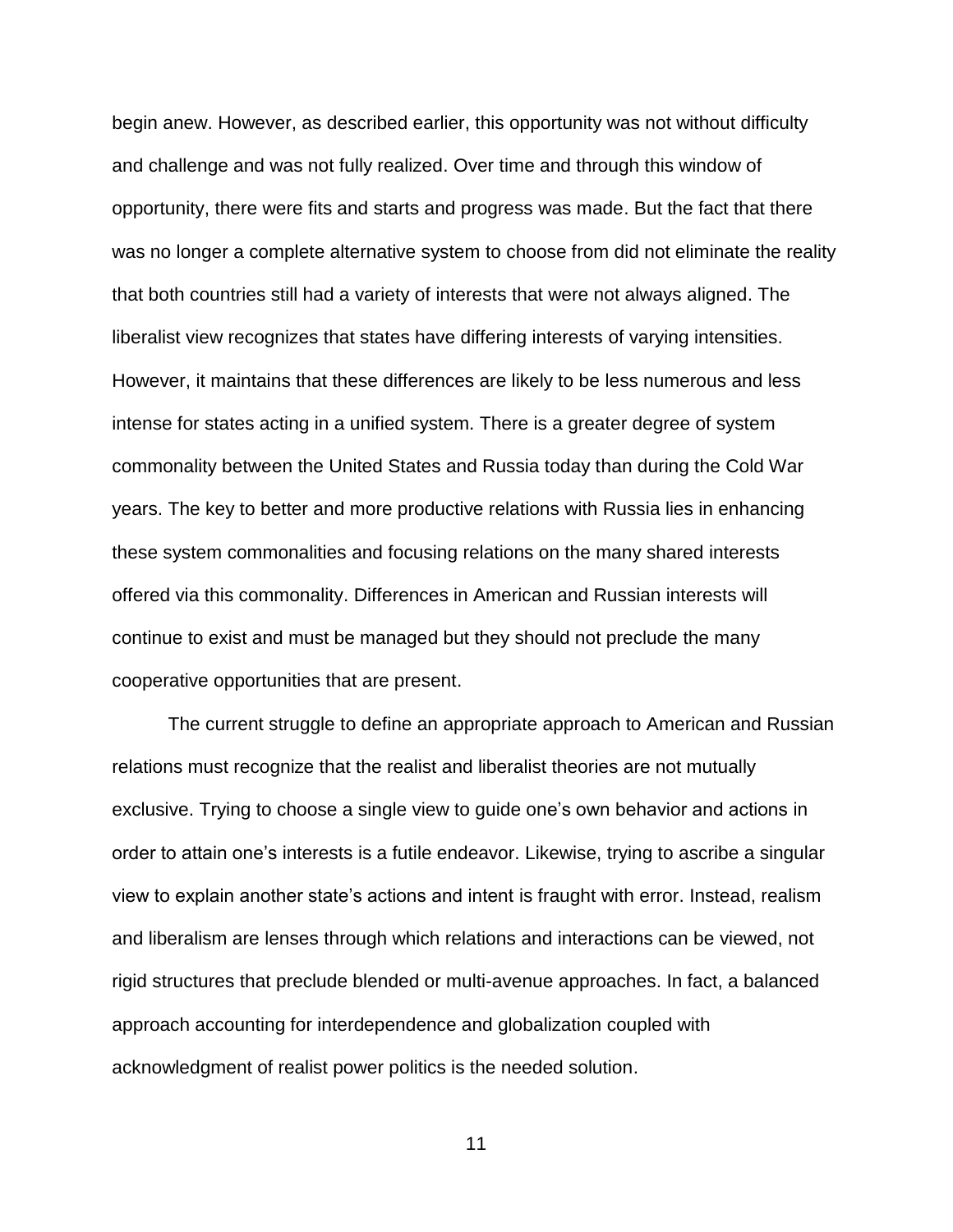The future approach to America's relations with Russia should rely heavily on a firm and steadfast commitment to the view that liberalist globalization and market trends will further promote moderation of Russian behavior in the international system. Key to such an approach is increased involvement of Russia in international structures, processes, dialogues, and mechanisms. To facilitate desired change and reform in Russia, America and the Western world must maximize wherever possible its engagements with Russia. Pulling Russia toward the West through moral lecturing on the desirability of universal values has not worked to date. Compelling, threatening, or forcing Russia toward the West though militaristic power politics is not feasible and frighteningly dangerous. Instead, America and the West must identify opportunities to include Russia in future cooperative efforts while maintaining a healthy respect for the realist lens with regard to differences. Taken together, this will aid the future approach from neglecting real differences when considering the potential confluence of American and Russian interests and aid in targeting those areas that are most appropriate for sustained engagement and involvement.

In order to identify these potential areas of cooperation and friction, it is necessary to analyze the key interests of both states. While there are American and Russian interests that diverge significantly, there are numerous issues of common interest to both states. These potential cooperative interests are not often identical and defined the same way, but they do exist and transcend the pure realist approach of zero sum power politics.

### In Search of Cooperative Opportunity

Generally and broadly stated, core American national security interests include: support for democracy and self-determination; transparent political structures; capitalist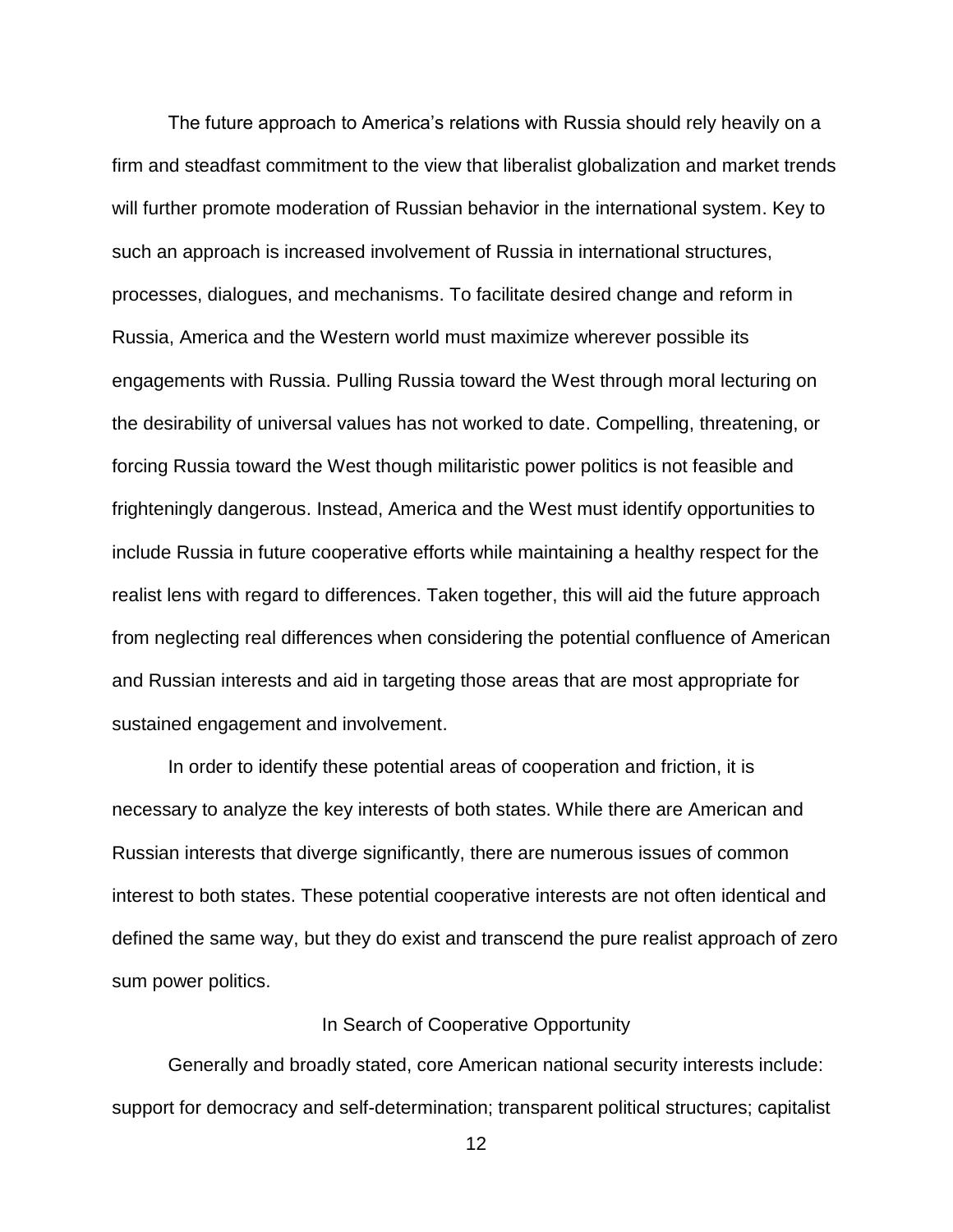economic vibrancy and free trade; maintenance of international norms, rules, and processes; peaceful and diplomatic resolution of differences; unimpeded access to global commons; and international stability. As core American interests, they are drawn from the very fabric of the American system and philosophy. They stem from our earliest days and originate in great part from our founding documents such as the Declaration of Independence, the Constitution, and the Bill of Rights. They populate key strategic policies like the national security and national defense strategies. They act as general signposts for American strategic approaches to nearly any issue.

Russian core interests, and again in a broad sense, generally include: the acquisition and maintenance of strategic depth to mitigate a historically vulnerable geographic position14; international and Western recognition of Russia as a continuing major-great power with the respective standing and international clout<sup>15</sup>; a desire for a sphere of influence along the Russian periphery and in post-Soviet space<sup>16</sup>; economic prosperity and international-regional influence as an energy superpower<sup>17</sup>; and promotion of multipolarity to balance post-Cold War American dominance and power<sup>18</sup>.

In these broad, core American and Russian interests, there are both tensions and synergies. Russia's recent choices to use force to satisfy desires for strategic depth and special interest along its boundaries in Georgia and the Ukraine have conflicted with America's interest in international stability and the systemic norms, rules, and processes that help maintain such stability. Similarly, Russia's support to the Assad regime in Syria is concerning as it generally conflicts with America's desire to see authoritarian and repressive governments transition to representative political systems committed to human rights and restrained behavior.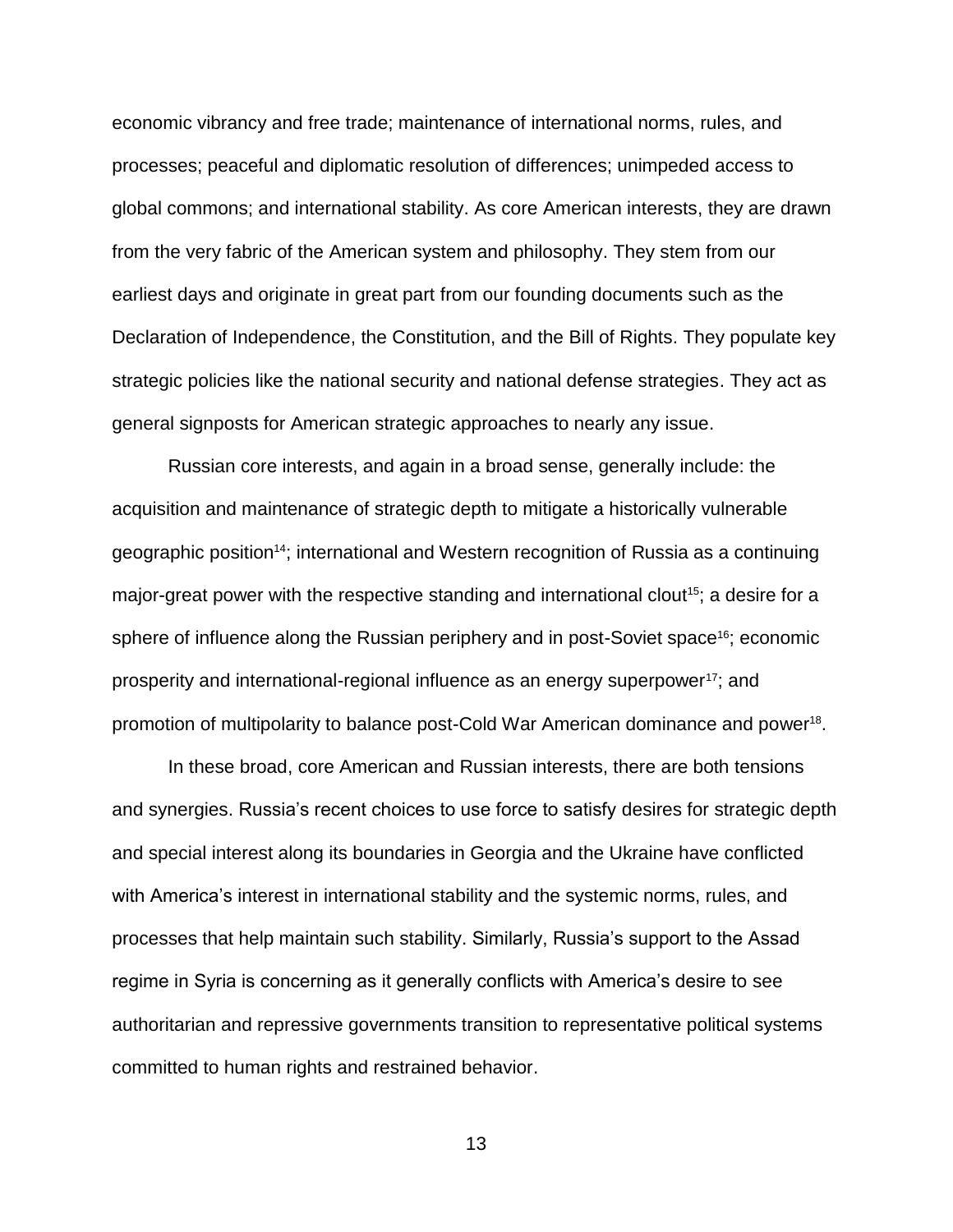However, as much as there are competing interests between America and Russia, there are also shared interests that would mutually benefit from collaboration and cooperation. Such interests include: "…combatting the threat of global terrorism, containing Islamic radicalism, restricting nuclear proliferation, developing the petrochemical resources of Central Asia and the Caucasus, [and] addressing climate change…."<sup>19</sup> Additional common interests may include cooperative development of the Russian Far East to offset growing Chinese influence and power accumulation<sup>20</sup>, cyber cooperation to develop norms and rules of behavior $21$ , and Arctic development to better posture both states to capitalize on potential trade routes and resources becoming available with the retreat of ice caps. $22$ 

To better narrow and understand potential areas of cooperative effort, America's desires vis-à-vis Russia's role in the international system must be understood. America wants to promote Russian maturation and development in the modern system as an engaged and responsible state actor that works within established international norms and processes; further integrates into existing economic and financial structures; acts as a balance to growing Chinese influence in Asia; cooperates globally (and regionally) to resolve common issues; recognizes the legitimacy of sovereign territory; and continues on a journey to greater political and social transparency with more meaningful democratic and capitalist reform. How best to accomplish this is the question.

### The Way Forward

America's approach to redefining relations with Russia must stem from a realization that the brief period of American unipolarity experienced after the end of the Cold War is rapidly coming to an end. Russia's economic upturn in the first decade of the 2000's, built heavily on the sale of oil and natural gas to Europe for hard cash,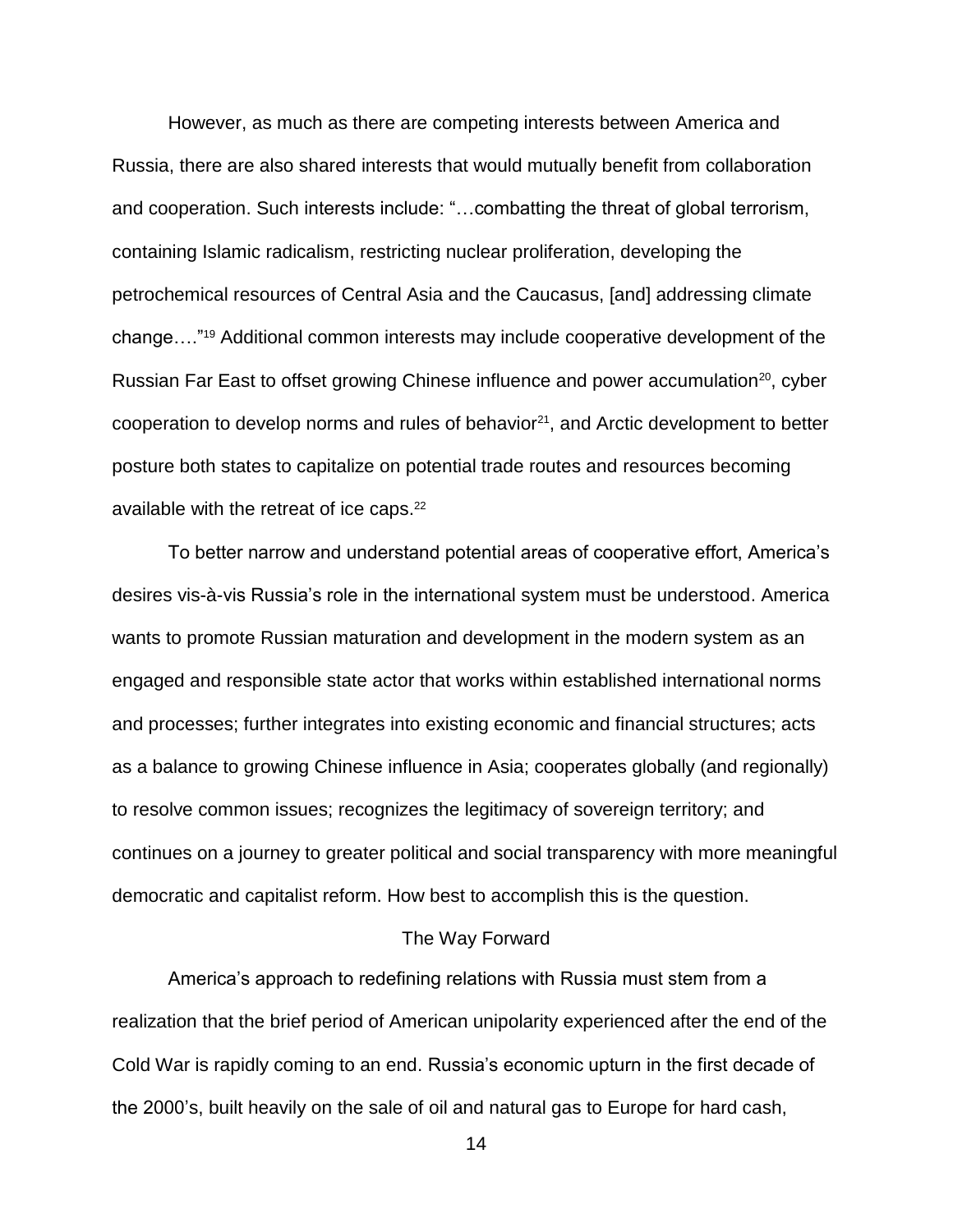enabled a much more dynamic post-Soviet Russian foreign policy than in the lean years immediately after Soviet dissolution. "In the years after Putin came to power, Russia experienced an economic resurgence, fueled by high oil prices and effective macroeconomic and fiscal policies. As the first decade of the twenty-first century wore on, the United States found itself dealing with two different Russias, the political and the economic. The political Russia pursued a more assertive foreign policy while….economically rising Russia added a new, more complex dimension to the U.S.- Russian relationship."<sup>23</sup> Even though Russia suffered economic setbacks in the global recession of 2008, it still maintained improved economic clout and influence relative to the years immediately after the collapse of the Soviet Union. "...Russia…responded quickly and effectively to the financial crisis, and in the medium-term it weathered the crisis better than many other countries and was in a much better position to survive the storm than it had been a decade earlier in 1998."<sup>24</sup> Fluctuations in the prices of global energy commodities continue to have an ebb and flow effect on Russian means, but there is little doubt that Russia has significantly used its energy largesse to climb back onto the world stage.

In addition to a resurgent Russia, the rise of China is evidence of a world quickly becoming more multipolar than in the late 1990s. This reality demands an adjustment of American foreign policy style and argues for greater use of soft, smart, and sticky power as opposed to what many have considered an over reliance on hard power during the post-Cold War period, particularly after Al Qaeda's attacks on September 11, 2001. Even "…allies of the United States, such as France and Germany, talk openly of the emergence of a more multipolar world not as an outcome to be avoided, but as one…to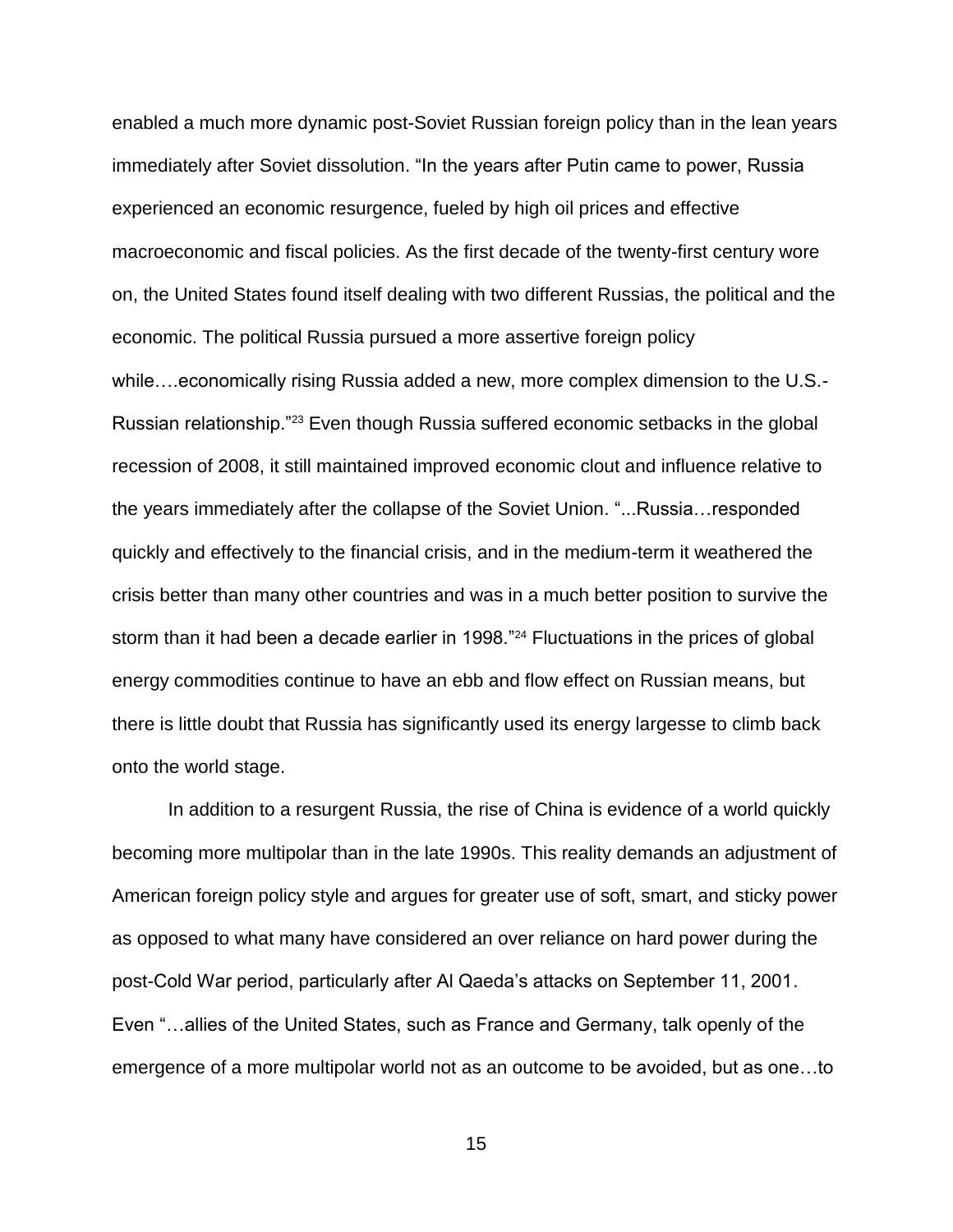which the United States should adapt. There is no desire now to return to a new period of US hegemony…."<sup>25</sup> With regard to Russian relations in particular, a highly nuanced and considered policy that effectively employs all instruments of national power but favors economic, diplomatic, and information over military power is necessary. This is not an argument for a weaker foreign policy, rather it is an argument for a highly thoughtful and long term approach that maximizes economic interconnectedness and diplomatic interaction to generate lasting connectivity. "Despite moments of deliberate or accidental US heavy-handedness….allies might wish that the United States were wiser, but they rarely have wished it to be weaker."<sup>26</sup> America's ability to compel Russia with hard power is limited at best. An approach that blends judicious use of soft power with rare and closely calculated use of military or economic hard power will best produce smart power. This, in addition to encouraging and fostering the economic interconnectedness of the ever-globalizing world to generate sticky power, best serves the American aim to further encourage and facilitate Russia's incorporation into the modern world system. In a relationship with a peer competitor in possession of a massive nuclear arsenal, hard power's ability to compel and induce are less useful than soft power's ability to attract and co-opt. As the common witticism states, honey captures more flies than vinegar. In Joseph Nye's classic three-dimensional chess example involving military, economic, and transnational issues, "…many political leaders still focus almost entirely on military assets and classic military solutions—the top board. They mistake the necessary for the sufficient. They are one-dimensional players in a three-dimensional game. In the long term, that is the way to lose…."27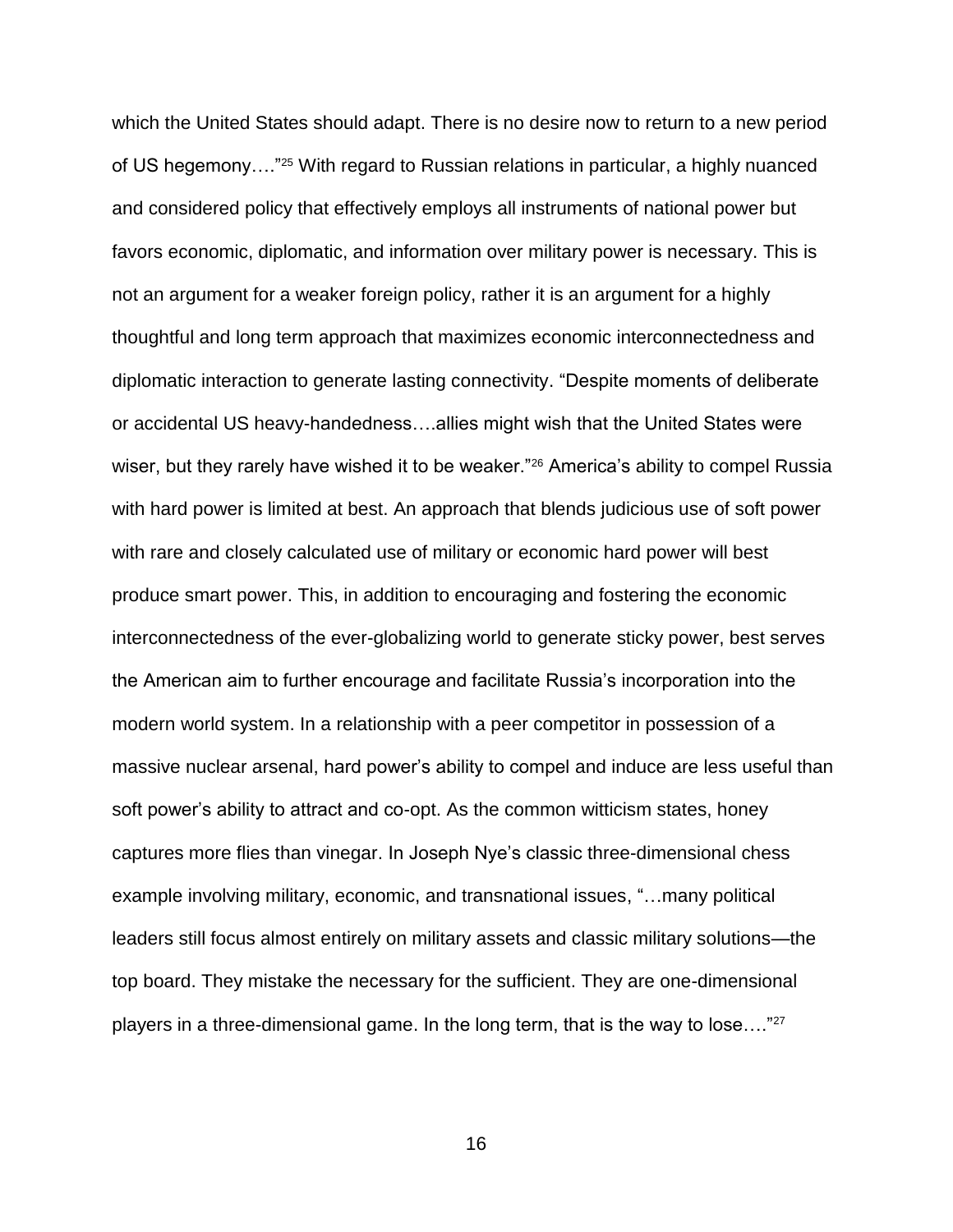The liberalist view of an interconnected system where states get mutual benefit from cooperation rests on the commonality of system processes and linkages vice a single, dominant state power. What is of importance is accepting the system. As Russia continues to modernize and as the information age and its associated technologies continue to work toward greater transparency and sharing of information, Russian reliance on being a part of the world's system will only grow in importance in order to achieve its goals of economic prosperity and international standing. Increased multipolarity in the ever globalizing and interconnected world in many ways means an increased role and stake in seeing that system succeed. American actions or efforts to directly oppose or prevent increasing wealth and or power in world actors runs contrary to the liberalist view that an efficient and effective internationally connected system is in fact working to the benefit of all. America should strive to maximize the benefits this system allows for the United States without opposing the right of other states to seek such benefits as well. The critical consideration lies in how states act to accumulate these benefits. If they are within the processes and norms of the system then they are fair game. Promoting such activities with Russia is crucial as the more the world system can support achievement of Russian desires and interests within these rules the less likely Russia is to act counter to the conduct of the system, and the interests of the other states in the system.

Additionally, the approach to American and Russian relations must minimize competition and opposition as much as possible without abandoning American values and principles or regional and international allies and partners. To accomplish this, America and Russia must strike a difficult balance between no further expansion of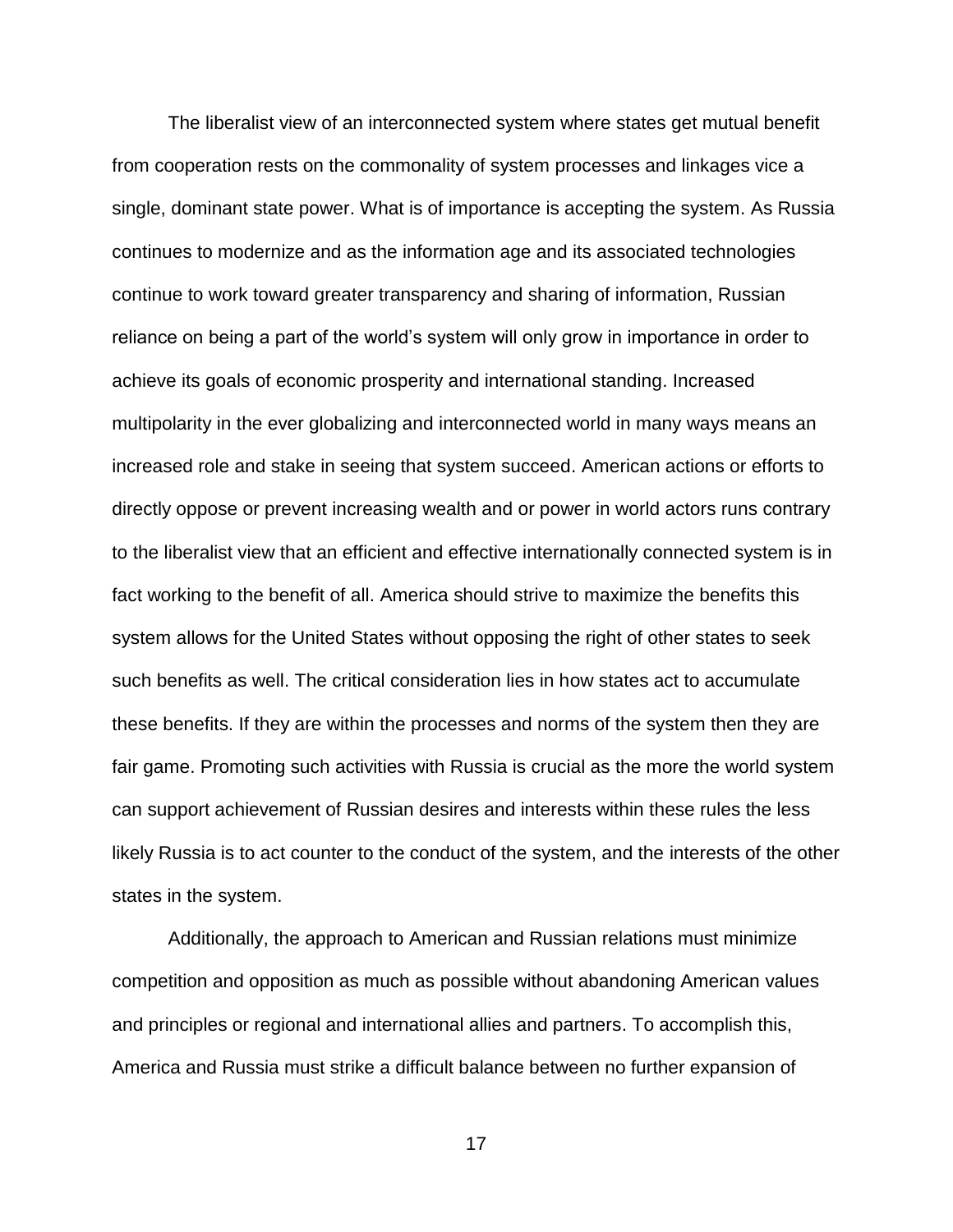NATO into the Russian periphery with Russian respect for the territorial and political sovereignty of other nations. This will be particularly difficult to navigate in Georgia given America's historical aid and Georgian contributions supporting U.S. policies and actions in Iraq and Afghanistan. However, America must restrain from contributing to offensive Georgian capabilities that could threaten Russian interests in the region while asserting the right to assist a fellow sovereign nation's efforts to mature its ability to defend itself, develop democratically, and seek economic prosperity. With regard to Russian intrusions in Ukraine, this balance is even more delicate. Yet it must be struck. The key lies in achieving an effective balance between Russian, Ukrainian, European, American, and international interests. Balance implies compromise in this context. Creating a clear off-ramp strategy for removal of economic sanctions against Russia for annexing Crimea and providing military support to separatists in eastern Ukraine is extremely important as sanctions act as barriers to the desired commercial linkages with Russia. Such an off-ramp strategy must include diplomatic efforts to secure internationally acceptable, verifiable, and enforceable commitments that preclude further Russian aggressive expansion. America and the European Union should diplomatically work to broker an international agreement with both the Ukrainian and Russian governments. The agreement should mandate Russian compensation to Ukraine for acquisition of Crimea (fait accompli at this point), end Russian military support to other Ukrainian separatists, physically remove Russian forces and equipment (regular or irregular) from Ukraine, allow Western military assistance to enhance Ukrainian self-defense capabilities, allow a structured emigration of ethnic Russians out of Ukraine and into Russia proper, incorporate a multinational United Nations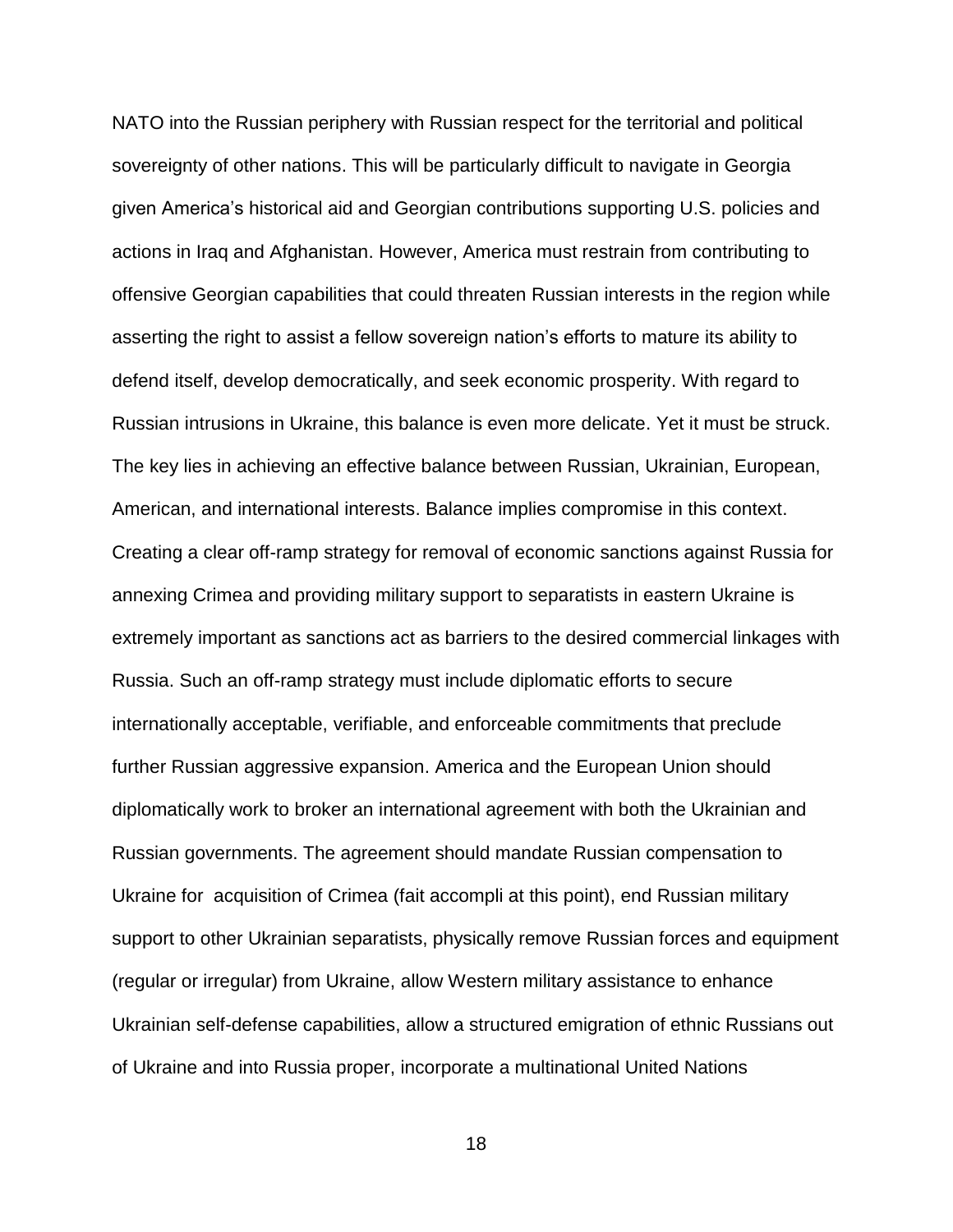peacekeeping presence to assist in monitoring, verifying, and enforcing the agreement, and include a public Russian commitment to no further territorial expansion via force of arms. Such an agreement involves compromise on all sides and thus is not a perfect solution for any party. However, it reinforces a systemic resolution of the issue and limits the likelihood of further Russian action in violation of international norms and processes. Ukrainian agreement to such a strategy should result in increased economic foreign aid and development. Russian concurrence should result in the phase-out of current sanctions via a scheduled, stair-step timeline that coincides with Russian implementation of the agreement. Similarly, diplomatic efforts must also work to secure Russian commitments to the territorial and political sovereignty of other border nations to include the Baltic states, newly emerged Central Asian states, and with regard to ongoing disputes in the Pacific with Japan. Such agreements and commitments, if forthcoming, should then be rewarded with Russia's reintroduction to international leadership bodies like the G7 and inclusion in favorable economic agreements like the Transatlantic Trade and Investment Partnership and the Trans-Pacific Partnership.

As for European security writ large, America must continue to stand with European allies and partners in collective defense of European democracy and capitalism while continuing to shift primacy of leadership and support for this role to European leaders and institutions. The U.S. must encourage diversification of European energy sources to the continent while recognizing Russia's reliance on European markets for economic stability and development. Efforts to promote the diversification of Russia's economy away from over reliance on oil and gas revenues must recognize the reality of Russia's abundant resources in this regard and the high demand for these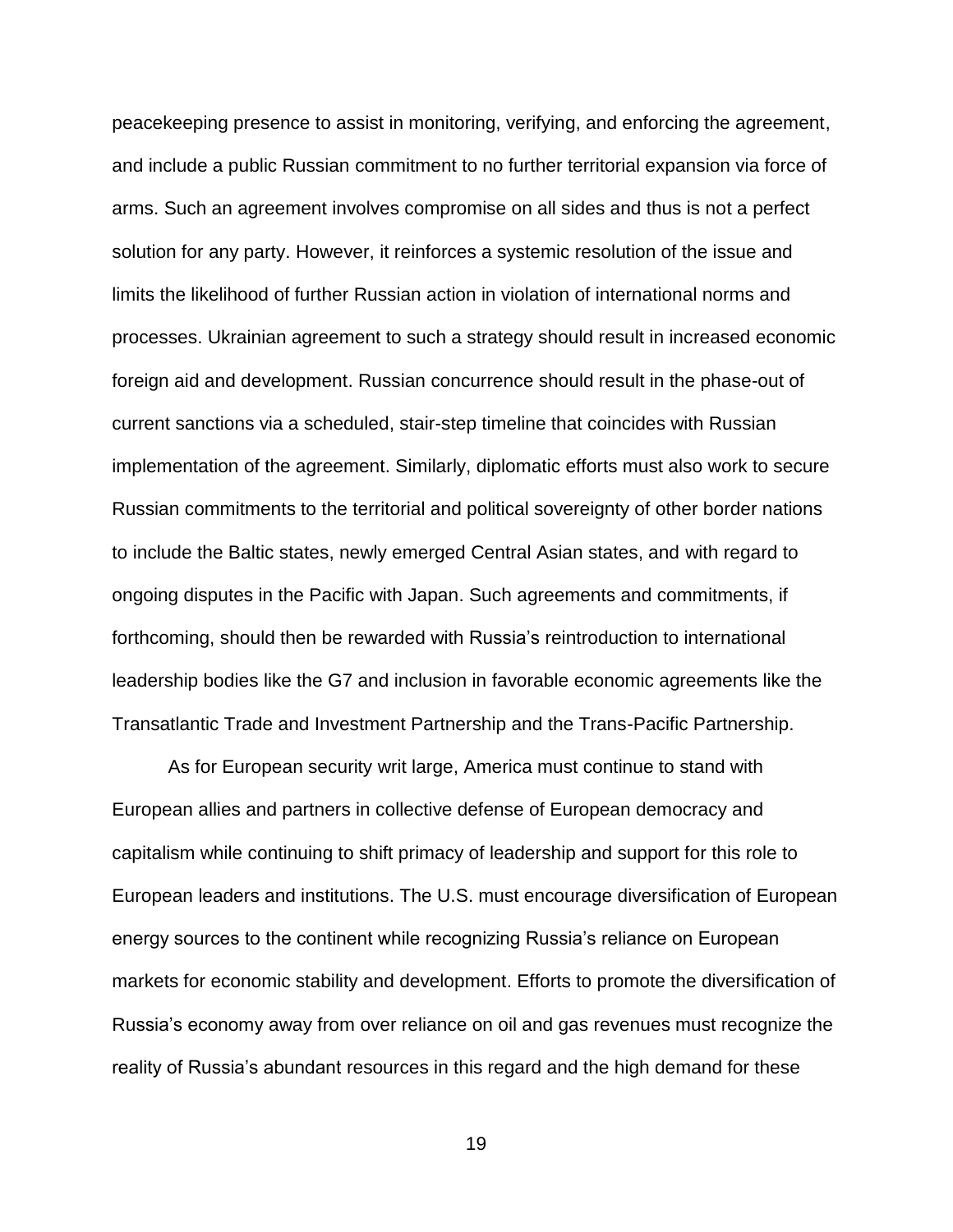commodities. Potential further investment and cooperative ventures to develop Siberian mineral wealth and infrastructure, information technologies, manufacturing, and agricultural exports could aid this diversification. Taken together, these efforts could help lessen the likelihood and severity of Russia's use of energy as a hard power tool of foreign policy while promoting European resilience to such efforts. This should also help better integrate Russia into the global economic system and produce greater stability through mutual interest. These actions would also decrease the current Russian impetus for establishing and participating in a separate system to the Bretton Woods process with other developing countries and thus lessen the likelihood of conflict or severe opposition. Competition within a common system is not bad; opposition and conflict through illegitimate means or retreat and isolation via an alternate system is to be avoided.

To accomplish this American-Russian relational approach, the United States must continue to invest in robust global military power projection forces coupled with a limited forward presence in Europe. Additionally, strategic and tactical nuclear deterrence must be maintained. Military to military engagements with Russia should be encouraged in areas such as developing cyber norms for conflict and in continued efforts to combat radical extremism, nuclear proliferation, and the spread of weapons of mass destruction. Traditional multinational military co-training opportunities should be sought in the Pacific. Given the residual effect of former Soviet occupations in Europe and Central Asia, as well as recent Russian behavior in Georgia and Ukraine, large Pacific training venues such as Cobra Gold in Thailand and Rim of the Pacific exercises should be mined for opportunities to increase interactions with Russian observers and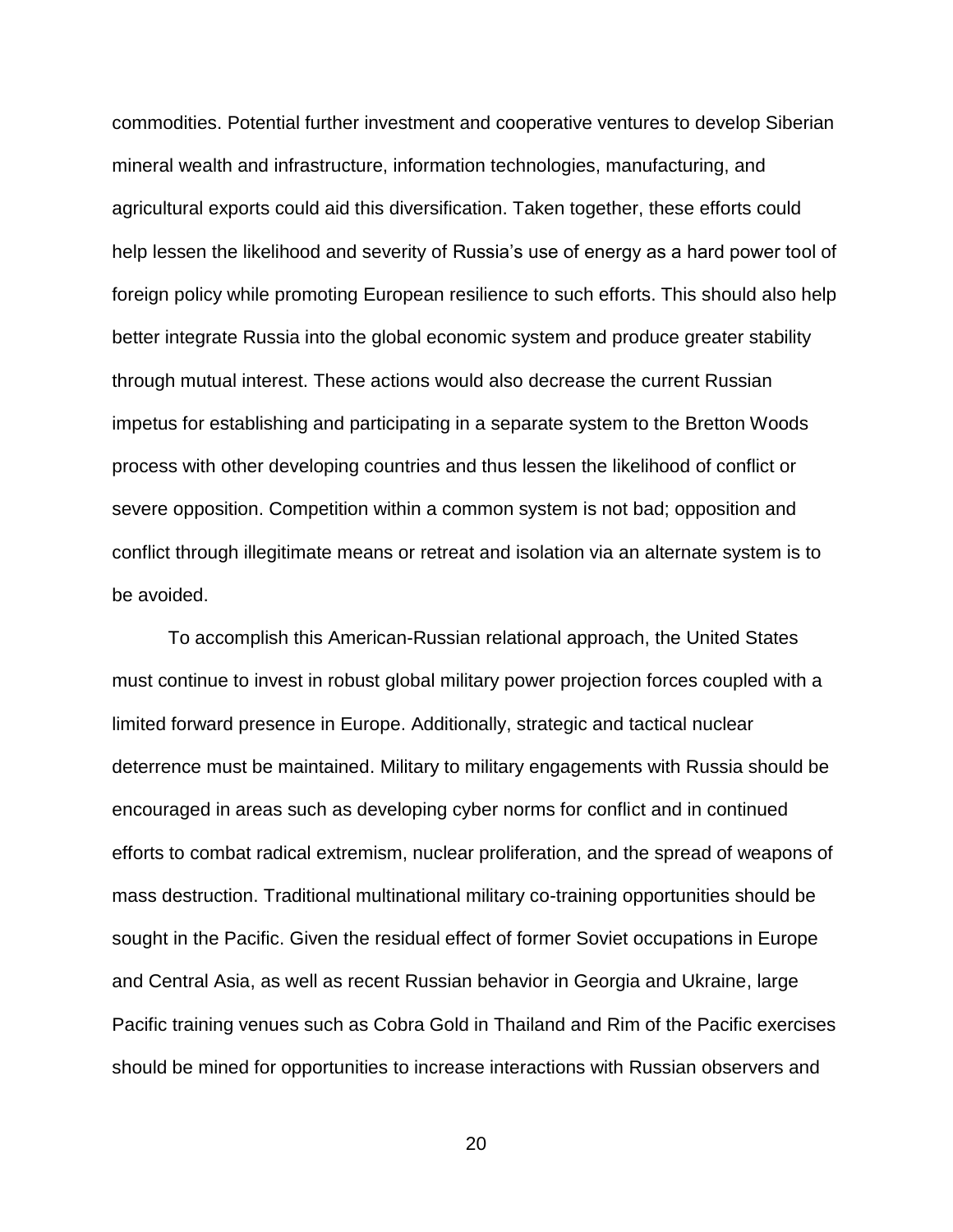forces. Increased exposure to one another and our associated partners helps promote greater understanding and integration.

America's lack of a capable and effective strategic information coordinator and overseer, as once resident in the US Information Agency, needs enhancement. Either the State Department's ability to do this function should increase or a separate and independent department should be re-established. Russia's current less-than transparent political and information system presents a challenge to other nations communicating effectively with Russia. The observed Russian tendency to manipulate basic facts and stymie international efforts to use public diplomacy requires a robust, centralized effort to wield effective informational power with Russia. Reinvigorating America's information instrument of power is a wise investment in soft power that can be used to better shape relations with Russia and work in concert with the other instruments of national power to achieve synchronized results.

Diplomatically, the United States should continue emphasis on revitalizing and investing in Russian, Central Asian, and Russian Far East expertise. America must continue to grow and maintain diplomatic engagements with European allies and partners while also continuing to develop relations with former Soviet Central Asian states. In Central Asia, it is critical that American engagements refrain from military activities that might threaten Russian interests or support any appearance of Russian encirclement or containment. Additionally, the United States should be reserved and cautious in its advocacy of democracy and human rights in these former Soviet republics in order to not alienate them or seem supportive of regime change.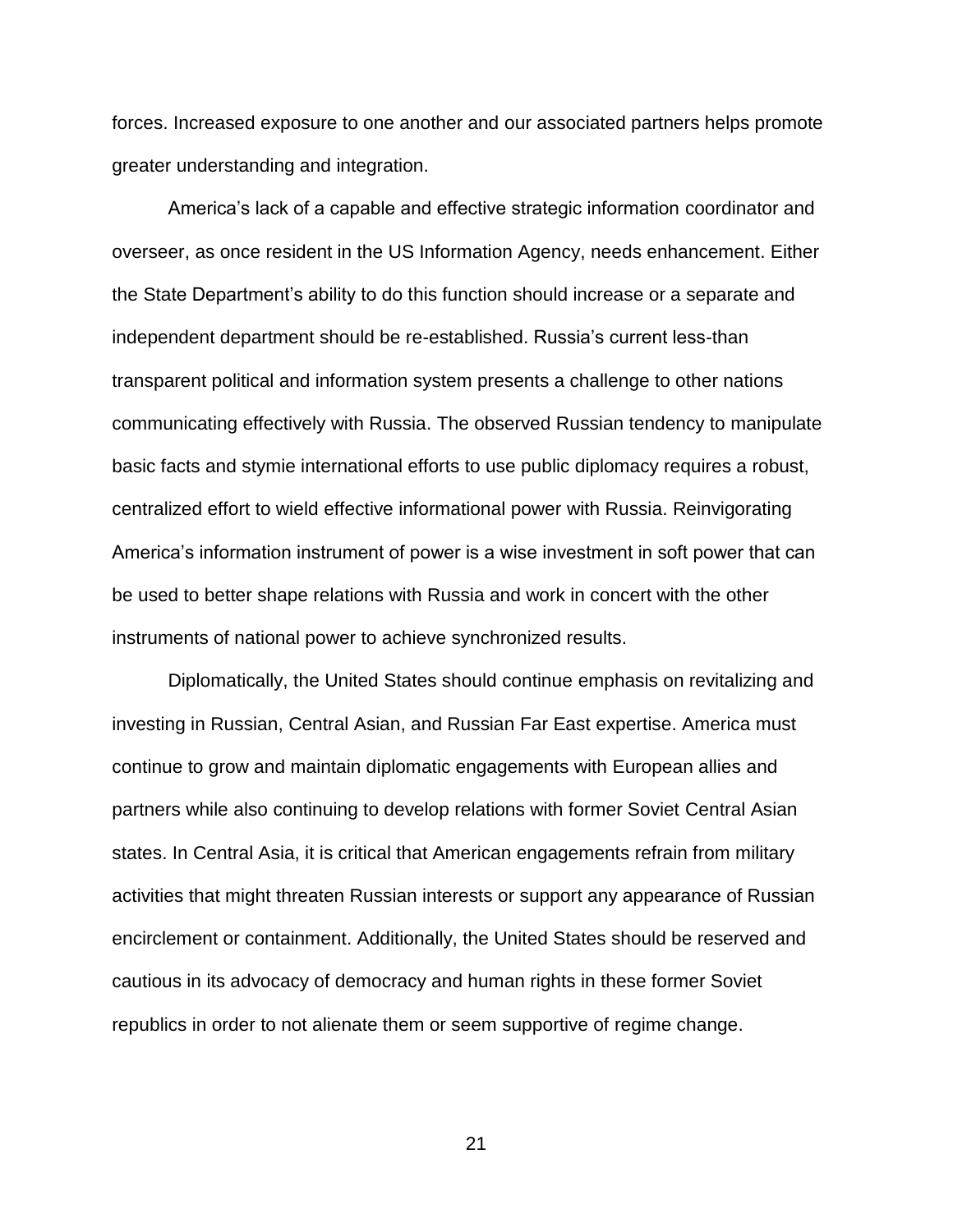Economically, the United States must heavily encourage American and international investment in developing the hydrocarbon reserves in Central Asia and the Russian Far East for market. Investors are understandably concerned with the current state of Russian rule of law and property rights and it may be necessary to implement some incentive basis to offset their potential risk. Energy developments with Russia should include balanced interest in the Russian Far East and the former Soviet Central Asian republics. Whereas developments in Russia's Far East may reinforce Russia's ability to use energy for international leverage, the development of Central Asian resources routed outside Russian territory should help offset the impact of this tendency. While this may seem counter-productive to diversifying Russia's current petrochemical economy, it simply is recognition that Russia has vast hydrocarbon wealth that cannot be ignored. Trading aid and investment to develop Russian Far East deposits for less Russian opposition to the routing of alternative reserves to traditional Russian customers seems a possibility. New Russian Far East deposits aimed at meeting China's insatiable demand for energy will help diversify Russia's clientele while any ability to route non-Russian energy sources to Europe helps lessen European reliance on Russia. Identifying cooperative American and Russian economic opportunities in the Arctic for infrastructure, transportation, and commerce development can aid the diversification of the Russian economy as well. Any increased diversification resulting from these efforts as well as the potential to secure favorable loans from the current economic and monetary system can help better integrate Russia into the existing system and help dilute Russia's enthusiasm for an alternative model.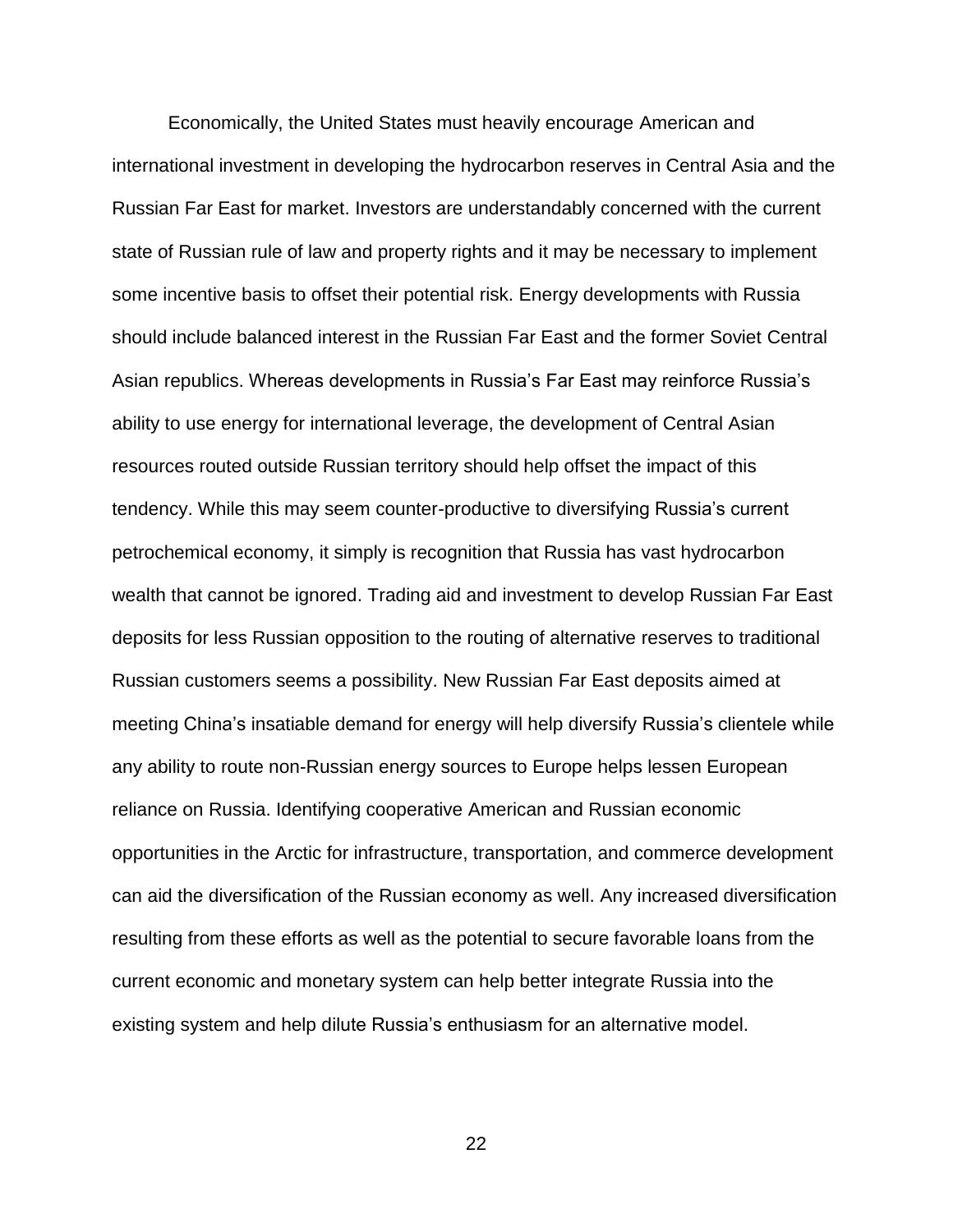This approach to American and Russian relations is feasible in that the United States has or can secure the means to achieve the desired objectives. The approach will be financially costly but this can be partially offset by European Union and NATO cost sharing. The financial costs associated with increased foreign aid and development in Ukraine, Georgia, and other former Soviet territories; more robust and diversified investments in Russia's economy; and the continued development and maintenance of adequate military deterrence equates to continued significant monetary commitments in the future. However, this soft, smart, and sticky power approach will be no more expensive than drastic increases in military expenditures needed by a hard power strategy. And given the potential existential threat of Russian nuclear capabilities, hard power means are much less likely to be employable, and therefore useful, no matter how great their quantity or quality. Additionally, the United States and the European Union possess two of the very largest economies on the planet and thus are extremely capable instruments of power for initiating and sustaining investments crafted to attain desired objectives. The approach is acceptable in that coincides with traditional American core interests and values as well as international norms and rules. It will strain relations and increase anxiety in some Eastern European and former Soviet bloc countries but it tries to offset such concerns with the use of effective soft and smart power applications to achieve long term stability with Russia across European, Eurasian, and Pacific fronts. This approach requires a long-term view and is certainly subject to Russian willingness to participate, but in the end, promises great potential to cooperatively and peacefully change the nature of current American, European, and international relations with Russia by fostering a global partner vice a global opponent.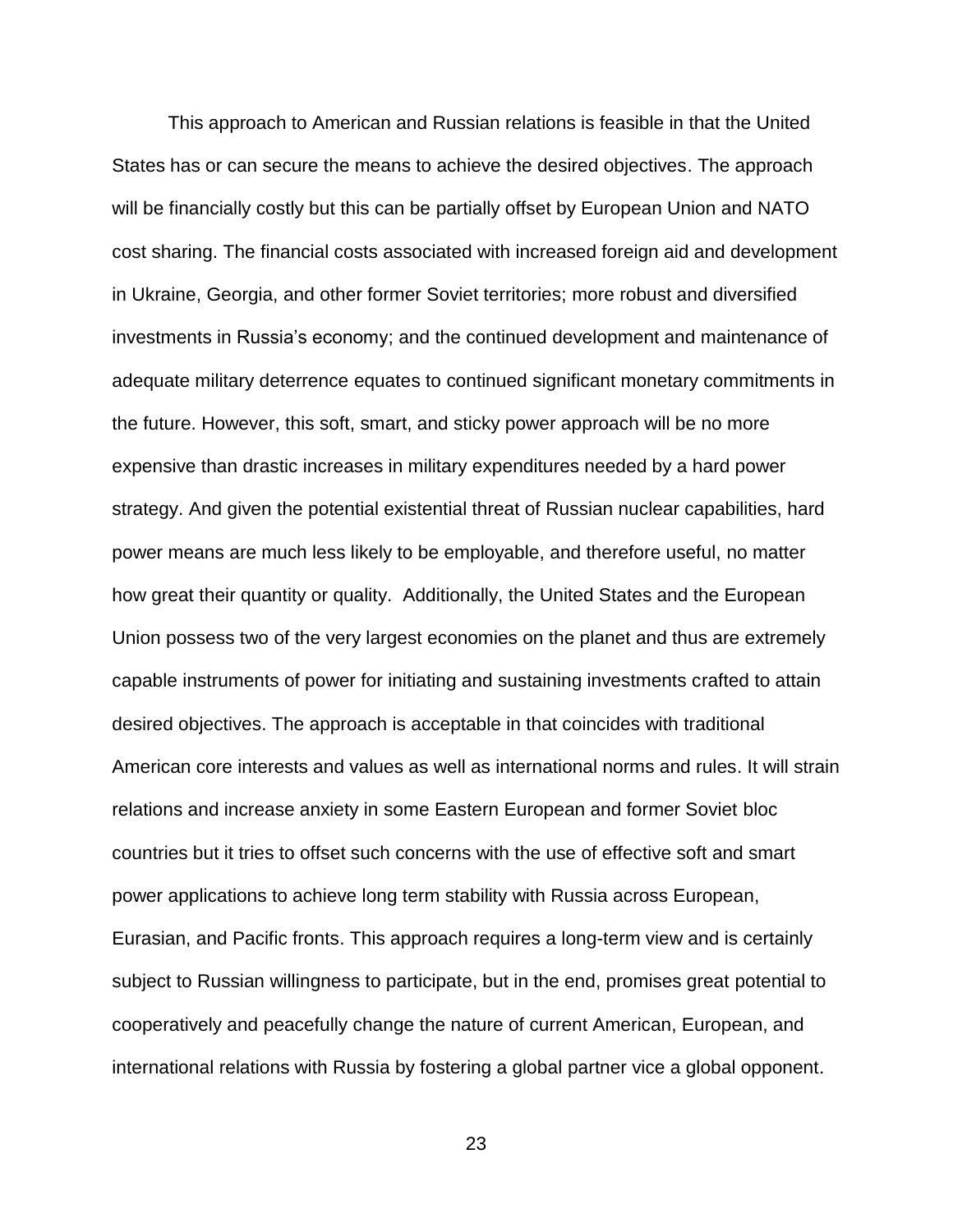Coercion and attraction is the key vice use of more compelling ways. The approach is also suitable. It supports attainment of desired American interests, or objectives, with regard to Russia and offers a reasonable probability of maximizing cooperation and interconnectedness while minimizing the likelihood, frequency, and level of risk inherent in opposition. The risks to this approach include potential alienation of partners in Eastern Europe and Central Asia, potential for Russian perceptions of American weakness by emphasizing soft over hard power, and the possible loss of primacy and control over the European security narrative. These risks require mitigation through close diplomatic and information cooperation with partners and Russia as well as effective and meaningful soft power enhancements and maintenance of critical hard power capabilities.

### **Conclusion**

Neither a purely realist or liberalist lens will sufficiently inform and guide future American-Russian relations toward a more cooperative effort. Realism does not adequately take into consideration the growing interdependence of a globalizing world and the cooperative advantage frequently generated by such interaction; liberalism does not sufficiently explain Russian power politics in Georgia, Crimea, and eastern Ukraine. However, blended together, the two prisms enable a broader conceptualization of American-Russian relations. Liberalist views and actions can help provide the desired information exchanges, robust economic and financial ties, and recognition of Russian historical contributions and future potential as a continuing major power in the international system. Realist perceptions and actions can help American, European, and international efforts to determine and communicate clear redlines with regard to Russian desires for increased influence and depth on their periphery. Most importantly,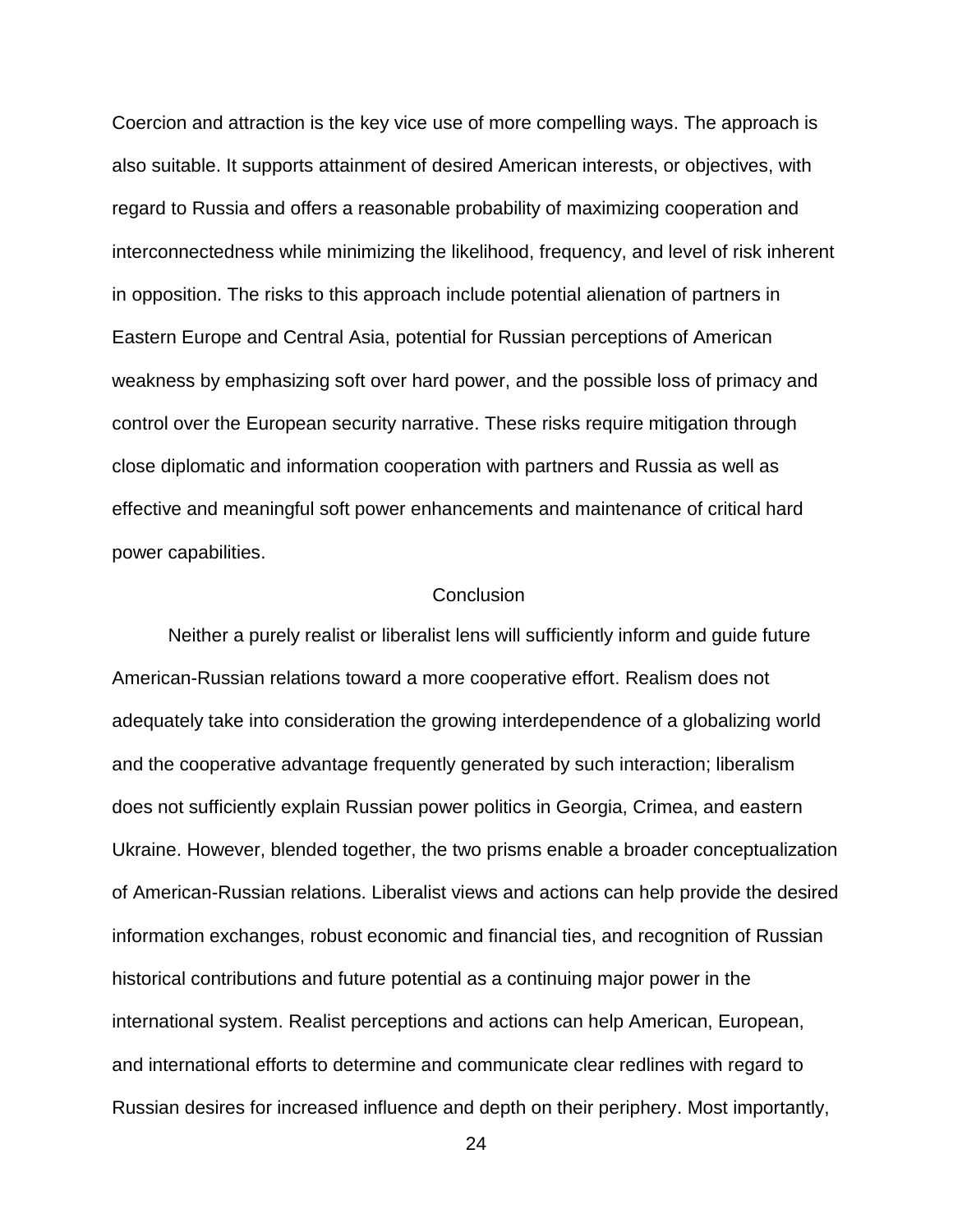actions that isolate Russia from America, the West, and the international system will only exacerbate friction and potential conflict. Continued focus on a liberalist inspired approach fused with elements of realism will help inform and shape future American and Russian relations and position them for significant improvement over the current state of distrust and suspicion. This will, in turn, better position both America and Russia, as well as the international system, to cooperate in multiple areas to mutual benefit.

### **Endnotes**

<sup>1</sup> Mariel Synan, "What Is the Largest Country in the World," August 7, 2013, <http://www.history.com/news/ask-history/what-is-the-largest-country-in-the-world> (accessed February 29, 2016).

<sup>2</sup> Charles E. Ziegler, "Russian-American Relations: From Tsarism to Putin," *International Politics* 51, no. 6 (November 2014).

3 Ibid.

4 Ibid.

5 Ibid.

<sup>6</sup> Joyce P. Kaufman, *Introduction to International Relations: Theory and Practice* (Lanham, MD: Rowman & Littlefield, 2013), 47.

7 Ibid., 49.

<sup>8</sup> Ibid.

<sup>9</sup> Ibid., 53.

<sup>10</sup> Ibid., 54.

<sup>11</sup> Ibid., 57.

 $12$  Ibid., 58.

<sup>13</sup> Joseph S. Nye, Jr., and David A. Welch, *Understanding Global Conflict and Cooperation: An Introduction to Theory and History*, 8th ed. (New York: Pearson, 2011), 60.